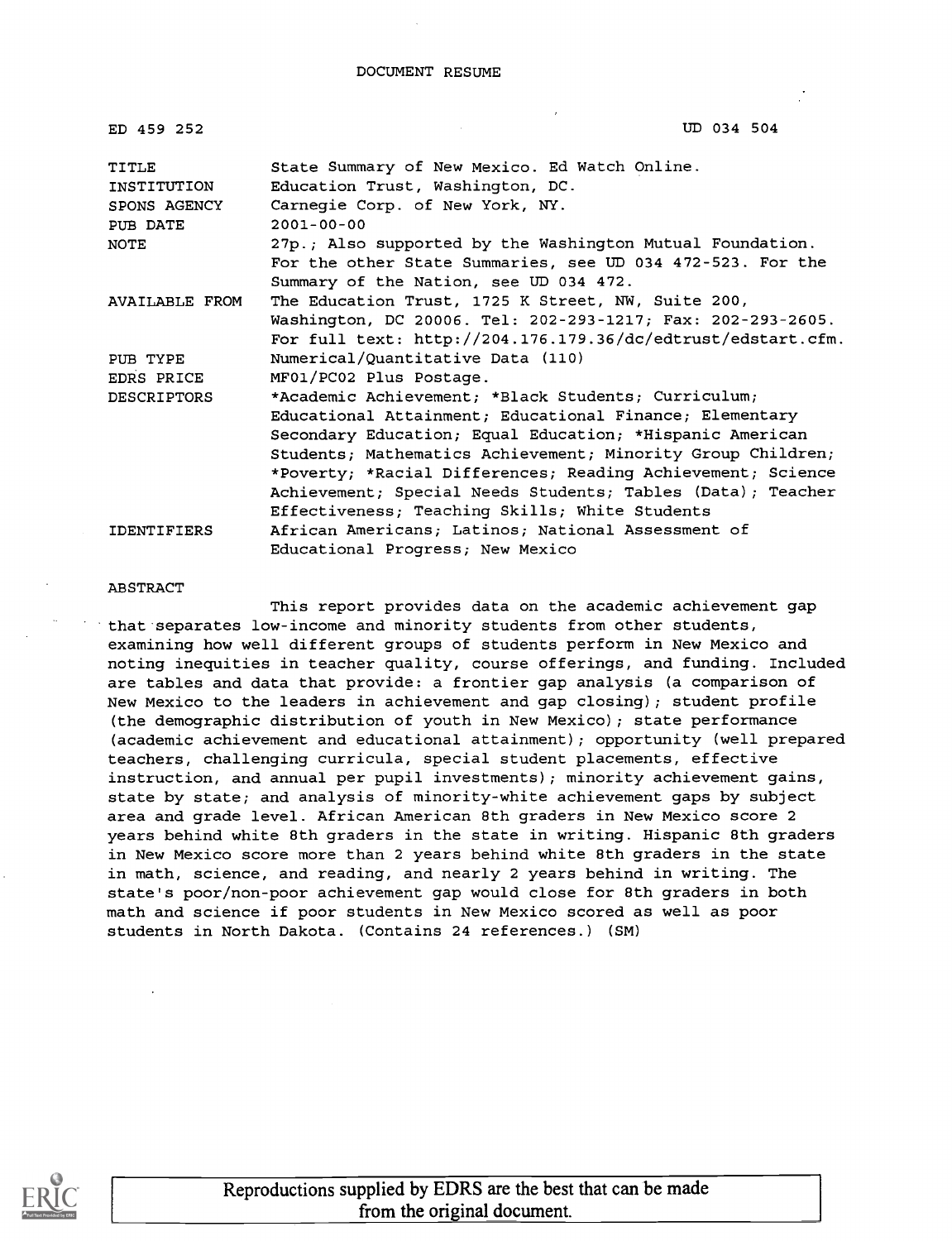

To eliminate the achievement gap that separates low-income and minority<br>students from other students, we must understand what that gap looks o eliminate the achievement gap that separates low-income and minority like and where it originates. Consider first how well different groups of students perform in your state. Look for in-state inequities in teacher quality and course offerings.Attention must also be paid to funding gaps.This State Summary Report provides a closer look at how these and other factors may be contributing to the gap.

### NEW MEXICO HIGHLIGHTS

- African American 8th graders in New Mexico score two years behind White 8th graders in the state in writing.
- Latino 8th graders in New Mexico score more than two years behind White 8th graders in the state in math, science and reading, and nearly two years behind in writing.
- The state poor/non-poor achievement gap would CLOSE for 8th graders in both math and science if poor students in New Mexico scored as well as poor students in North Dakota.

(The description above is meant to provide a general overview of the state's gaps and progress in student achievement. Readers who wish to compare states on these measures should consult the precise figures reported on the "Frontier Gap Analysis" page inside.)

### BEST COPYAMIABLE



Ezi

ED 459 252

PERMISSION TO REPRODUCE AND DISSEMINATE THIS MATERIAL HAS BEEN GRANTED BY

P. Barth The Education Trust =

TO THE EDUCATIONAL RESOURCES INFORMATION CENTER (ERIC)

1

U.S. DEPARTMENT OF EDUCATION Office of Educational Research and Improvement<br>EDUCATIONAL RESOURCES INFORMATION

- CENTER (ERIC)<br>This document has been reproduced as<br>received from the person or organization<br>originating it.
- 0 Minor changes have been made to improve reproduction quality.

° Points of view or opinions stated in this document do not necessarily represent official OERI position or policy.



www.edtrust.org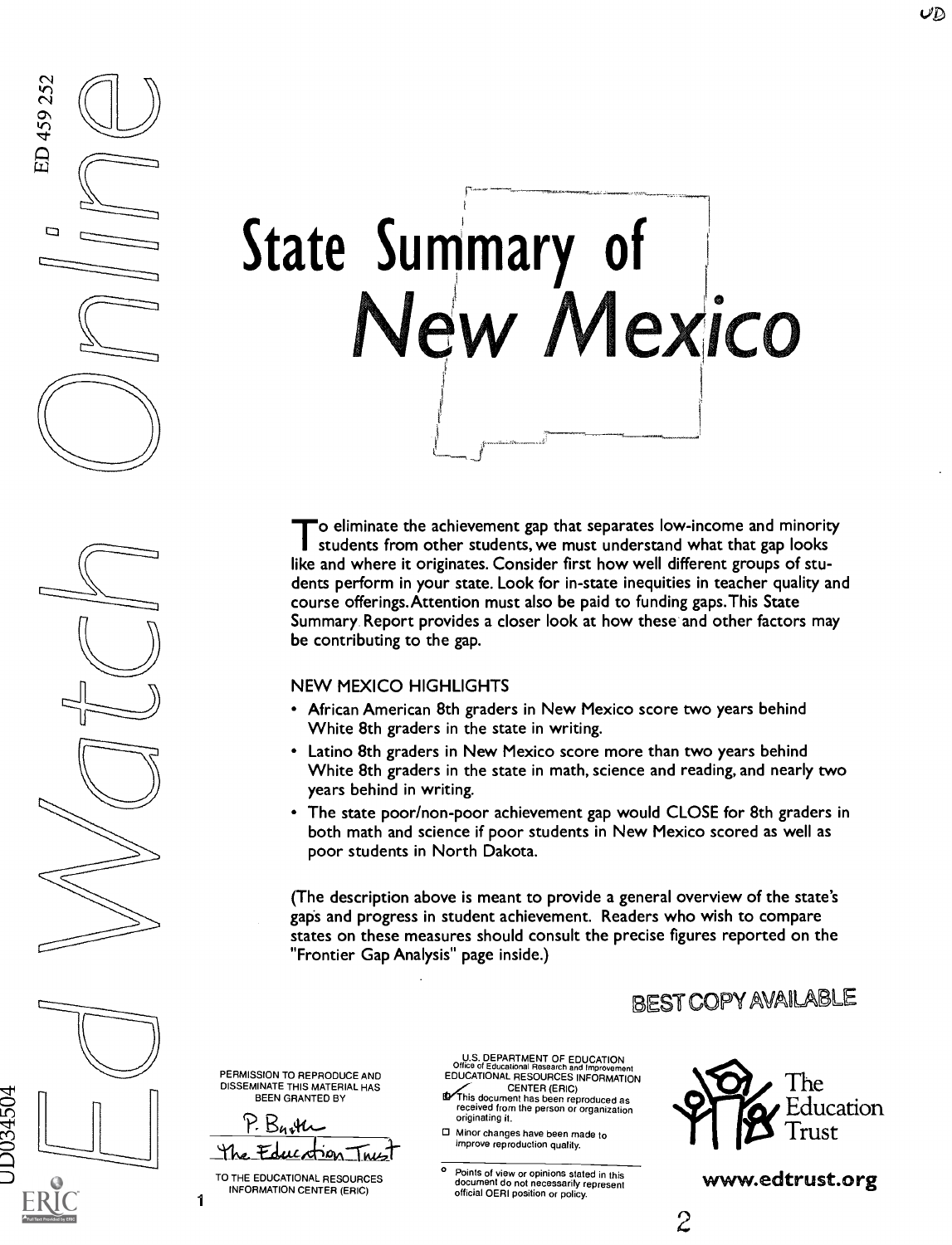### Table of Contents

| a comparison of your state to the leaders in achievement and gap closing |
|--------------------------------------------------------------------------|
|                                                                          |
| the demographic distribution of youth in your state                      |
|                                                                          |
| NAEP, ACT/SAT scores by group                                            |
|                                                                          |
| high school & college by group                                           |
|                                                                          |
|                                                                          |
|                                                                          |
|                                                                          |
|                                                                          |
|                                                                          |
|                                                                          |
|                                                                          |
| analysis of minority-White gaps by subject area and grade level          |
|                                                                          |

PLEASE NOTE that the State Summary Reports are merely a selection of the data from the Education Watch Interactive Data site. For more complete data, and for more cross-state comparisons, please visit the site at www.edtrust.org. Do remember, however, that you may have fuller, richer or more current data sets in your state for some of the indicators we report, because we only use data that can be compared across states.We therefore encourage you to gather and examine a wide range of data from your own state and local districts. In this way, communities will come to see a full picture of how their students are faring and what can be done to improve results.

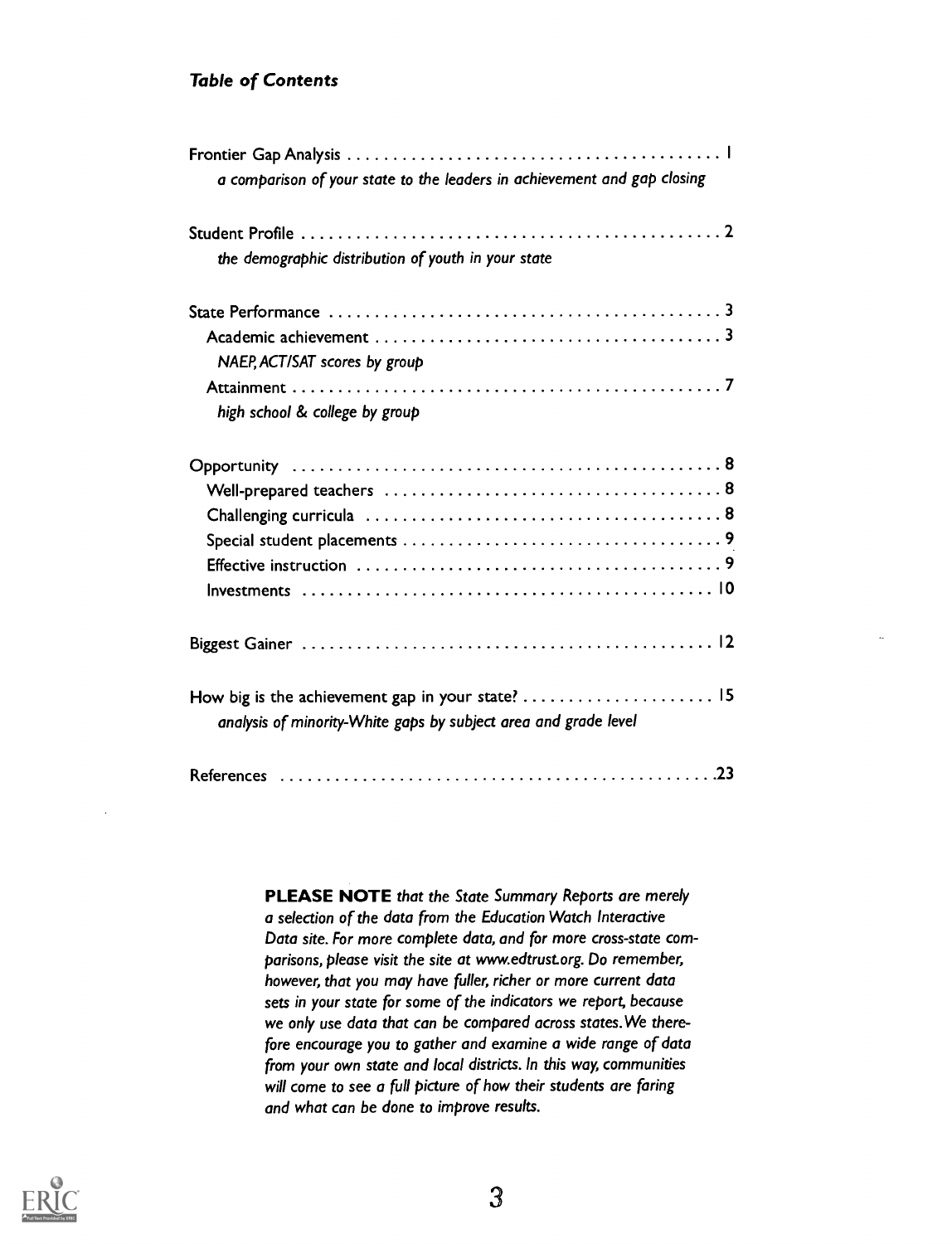### **Frontier Gap Analysis**

Education Watch Online introduces a new way to look at achievement gaps in each state: by comparing them with the "frontier" state for a particular group of students, that is, the state with the highest average score for that group.The comparison shows that, in most cases, achievement gaps would shrink dramatically if a state's poor or minority students performed as well as the same group of students in the frontier state. But that's only part of a longer journey; visit the Education Watch Online interactive Web site to see how far your state has to go before all groups of students perform at the "proficient" level on the National Assessment of Educational Progress (NAEP).

### How to read the table:

Within-State Achievement Gap: For African American and Latino students, this is the difference between that group's average score and the average score of white students on a particular test. For low-income students, this is the difference between their average score and the average score of non-poor students on the test.

Example:"On Average, New Mexico's Latino students scored 22 points lower than the state's White students on NAEP's 1996 4th Grade Math Assessment."

Frontier State for Group: This is the state where a particular group of students - African American, Latino, or low-income - scores the highest on the test. But, because such students can achieve much higher than they do even in the frontier state, the current frontier should be viewed as a short-term target rather than a long-term goal.

Example: "Latino students in North Dakota out-perform Latino students in all other states on NAEP's 1996 4th Grade Math Assessment"

Group's Distance to Frontier State: For African American, Latino, and low-income students, this is the difference between their average score and the average score for the same group of students in the frontier state.

Example: "Latino students in New Mexico scored 17 points behind Latino students in North Dakota, the frontier state for Latino students on that test"

Amount State's Achievement Gap Would Shrink:This is appromiately how much the state's achievement gap would shrink if its African American, Latino, and low-income students scored as well as the same group of students in the frontier state.

Example: "If New Mexico's Latino 4th graders scored as well as those in North Dakota, the state's math achievement gap between Latino and White 4th Graders would shrink by 76%."

NOTE:A difference of 10 points is roughly equivalent to one year's worth of learning.

| <b>NAEP</b><br><b>Assessment</b>   | Group            | <b>Within-State</b><br><b>Achievement</b><br>Gap | <b>Frontier</b><br><b>State for</b><br>Group | Group's<br>Distance to<br><b>Frontier</b> | <b>Amount State's</b><br><b>Achievement Gap</b><br><b>Would Shrink*</b> |  |  |
|------------------------------------|------------------|--------------------------------------------------|----------------------------------------------|-------------------------------------------|-------------------------------------------------------------------------|--|--|
| 4th Grade<br>Math (1996)           | African American | 23                                               | TX                                           | 7                                         | 31%                                                                     |  |  |
|                                    | Latino           | 22                                               | <b>ND</b>                                    | 17                                        | 76%                                                                     |  |  |
|                                    | Low-Income       | 24                                               | <b>ND</b>                                    | 20                                        | 83%                                                                     |  |  |
| 8th Grade                          | African American |                                                  |                                              | SAMPLE SIZE TOO SMALL TO REPORT           |                                                                         |  |  |
| Math (1996)                        | Latino           | 28                                               | ΙA                                           | 16                                        | 58%                                                                     |  |  |
|                                    | Low-Income       | 21                                               | ND                                           | 23                                        | would close                                                             |  |  |
| 8th Grade<br><b>Science (1996)</b> | African American | SAMPLE SIZE TOO SMALL TO REPORT                  |                                              |                                           |                                                                         |  |  |
|                                    | Latino           | 29                                               | МT                                           | 17                                        | 60%                                                                     |  |  |
|                                    | Low-Income       | 21                                               | <b>ND</b>                                    | 27                                        | would close                                                             |  |  |
| 4th Grade                          | African American | 39                                               | <b>CT</b>                                    | 22                                        | 56%                                                                     |  |  |
| Reading (1998)                     | Latino           | 23                                               | IA                                           | П                                         | 48%                                                                     |  |  |
|                                    | Low-Income       | 30                                               | <b>ME</b>                                    | 22                                        | 73%                                                                     |  |  |
| 8th Grade                          | African American |                                                  |                                              | SAMPLE SIZE TOO SMALL TO REPORT           |                                                                         |  |  |
|                                    | Latino           | 22                                               | <b>VA</b>                                    | 4                                         | 18%                                                                     |  |  |
| <b>Reading (1998)</b>              | Low-Income       | 17                                               | <b>ME</b>                                    | 12                                        | 71%                                                                     |  |  |
| 8th Grade                          | African American | 20                                               | $\overline{\mathsf{TX}}$                     | $\overline{13}$                           | 65%                                                                     |  |  |
|                                    | Latino           | 9                                                | <b>VA</b>                                    | 12                                        | 63%                                                                     |  |  |
| Writing (1998)                     | Low-Income       | 20                                               | ОК                                           | 12                                        | 60%                                                                     |  |  |

\* Calculations take into account decimals. For clarity of presentation, data are displayed as whole numbers. Note: Low-Income refers to students eligible for<br>Therefore, some figures may differ slightly from hand calculatio Therefore, some figures may differ slightly from hand calculations.

SOURCE: Education Trust calculations based on average scale scores on the National Assessment of Educational Progress as reported by the National Center for tion Statistics.

by ERIC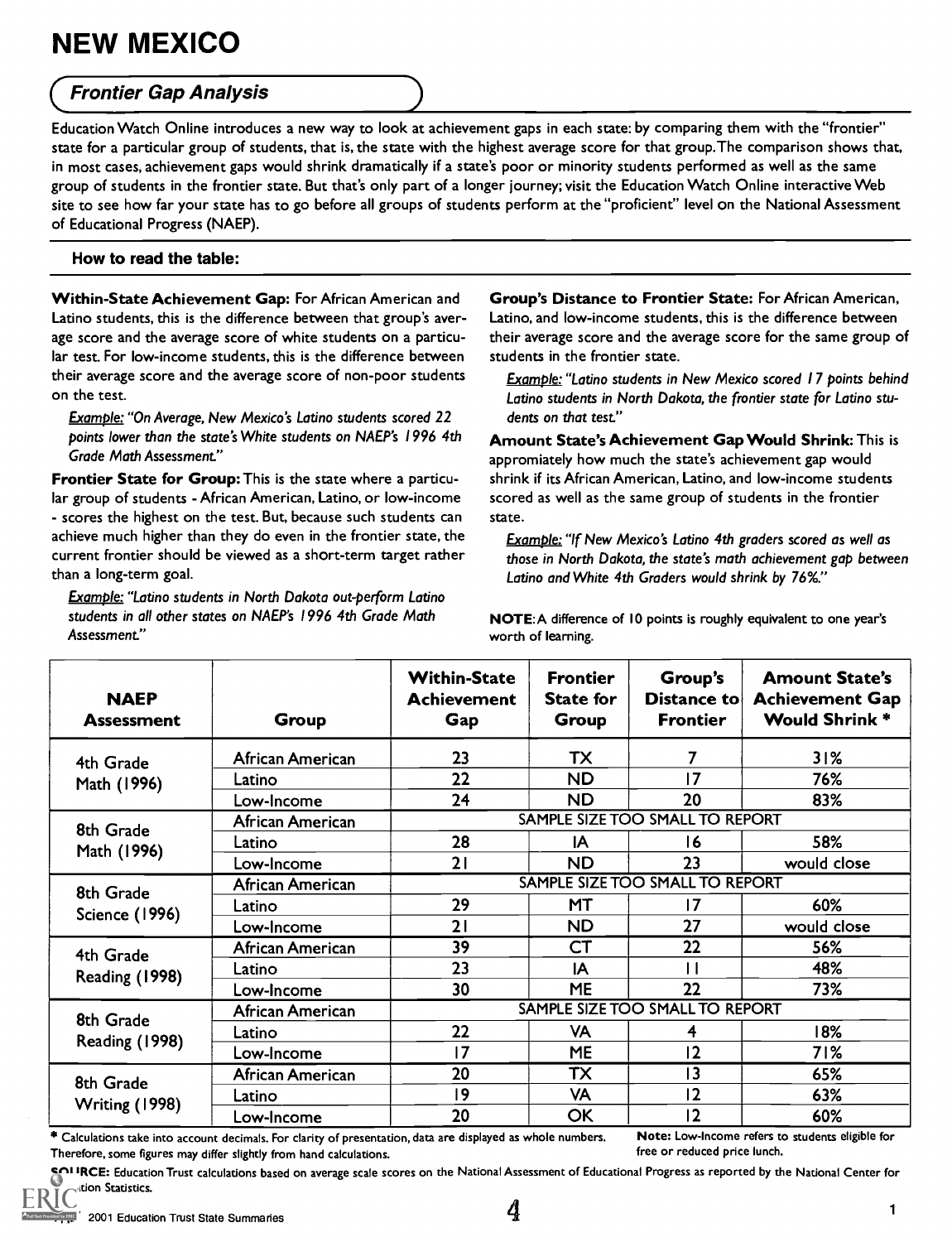### **Student Profile**

### STUDENT PROFILE

Population and enrollments: These data will offer a picture of the student population in your state. Comparing the demographic distribution of students across each educational level will show what happens to children as they journey through the education system. Significant differences should raise questions about equity.

|                        | Population<br><b>Ages 5-24</b> | <b>Public K-12</b> | <b>Private K-12</b> | <b>Two Year</b><br><b>Colleges</b> | <b>Four Year</b><br><b>Colleges</b> |
|------------------------|--------------------------------|--------------------|---------------------|------------------------------------|-------------------------------------|
| African American       | 2.0%                           | 2.3%               | 1.9%                | 2.6%                               | 2.5%                                |
| Asian                  | 1.2%                           | 1.0%               | 2.1%                | 1.4%                               | 2.1%                                |
| Latino                 | 47.1%                          | 48.0%              | 33.1%               | 36.7%                              | 30.6%                               |
| <b>Native American</b> | 11.5%                          | 10.6%              | 9.8%                | 10.0%                              | 3.7%                                |
| White                  | 38.2%                          | 38.0%              | 53.1%               | 49.0%                              | 58.4%                               |
| Other                  |                                |                    |                     | 0.3%                               | 2.8%                                |
| Total                  | 100.0%                         | 100.0%             | 100.0%              | 100.0%                             | 100.0%                              |
| Number                 | 540,428                        | 331,673            | 19,739              | 50,548                             | 54,666                              |
|                        |                                |                    |                     |                                    |                                     |



### Population and Enrollment

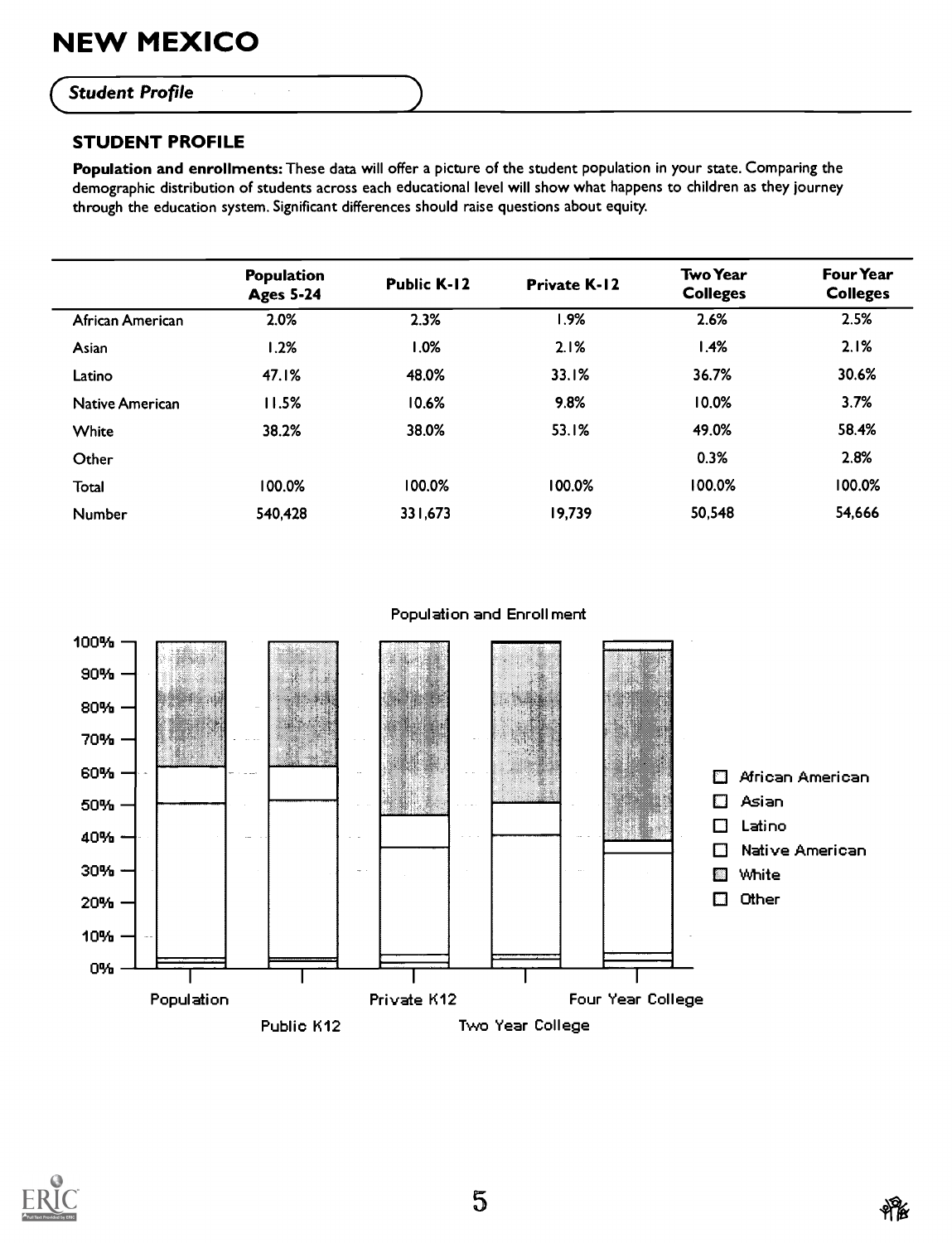### **State Performance**

### ACADEMIC ACHIEVEMENT

NAEP achievement levels: The National Assessment of Educational Progress (NAEP) is administered to representative samples of students nationally and in participating states. NAEP achievement is reported by percents in four categories: Advanced, Proficient, Basic and Below Basic. "Proficient" indicates the desired level of competency for students at a particular grade in a particular subject. In this indicator, closing the achievement gap between groups is critical, but it is not enough. Schools have a long way to go to move all American young people to proficiency.

### 1998 NAEP 8th grade reading



1998 NAEP 8th grade writing

\*Note: all proficiency level data in percents.



\*Note: all proficiency level data in percents.





6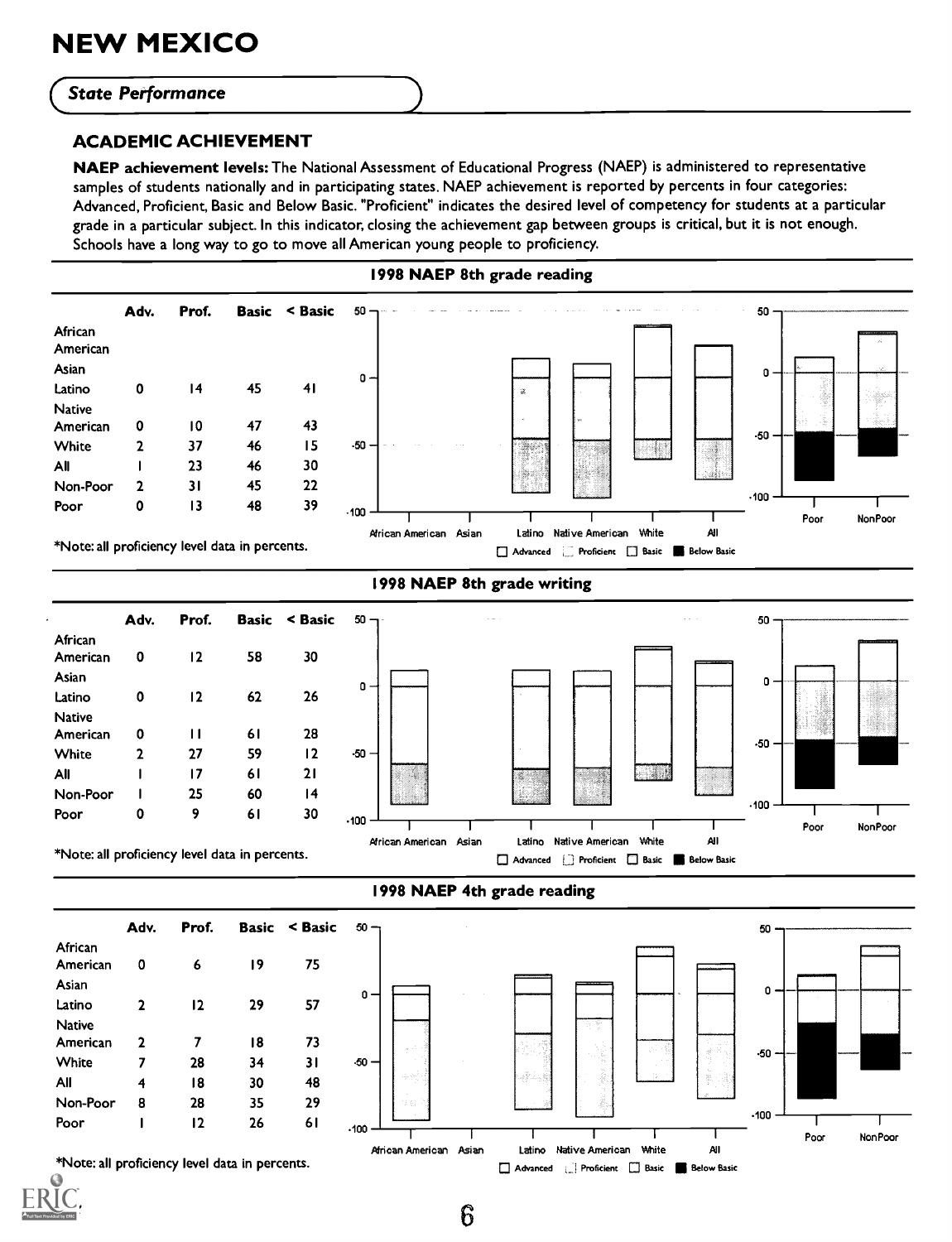### **State Performance**

| African       |   |    |    |    |         |   |   |  |         |  |
|---------------|---|----|----|----|---------|---|---|--|---------|--|
| American      |   |    |    |    |         |   |   |  |         |  |
|               | 0 | 3  | 37 | 60 |         |   |   |  |         |  |
| Asian         |   |    |    |    |         |   |   |  | $0 -$   |  |
| Latino        | 0 | 6  | 32 | 62 | $0 -$   |   |   |  |         |  |
| <b>Native</b> |   |    |    |    |         |   | 蒜 |  |         |  |
| American      | 0 |    | 25 | 73 |         |   |   |  |         |  |
| White         | 2 | 21 | 46 | 31 | $-50 -$ |   |   |  | $-50 -$ |  |
| All           |   | 12 | 38 | 49 |         |   |   |  |         |  |
| Non-Poor      |   | 20 | 49 | 30 |         | X |   |  |         |  |
| Poor          | 0 | 5  | 30 | 65 | $-100$  |   |   |  | $-100$  |  |

### 1996 NAEP 8th grade math

|                     | Adv. | Prof. |    | <b>Basic &lt; Basic</b> | 50    |
|---------------------|------|-------|----|-------------------------|-------|
| African<br>American |      |       |    |                         |       |
| Asian               |      |       |    |                         |       |
| Latino              | 0    | 6     | 32 | 62                      | 0     |
| <b>Native</b>       |      |       |    |                         |       |
| American            | ٥    | 6     | 31 | 63                      |       |
| <b>White</b>        | 4    | 24    | 44 | 28                      | $-50$ |
| A⊪                  | 2    | 12    | 37 | 50                      |       |
| Non-Poor            | 3    | 18    | 43 | 36                      |       |
| Poor                | ٥    |       | 29 | 64                      | .400  |



\*Note: all proficiency level data in percents.



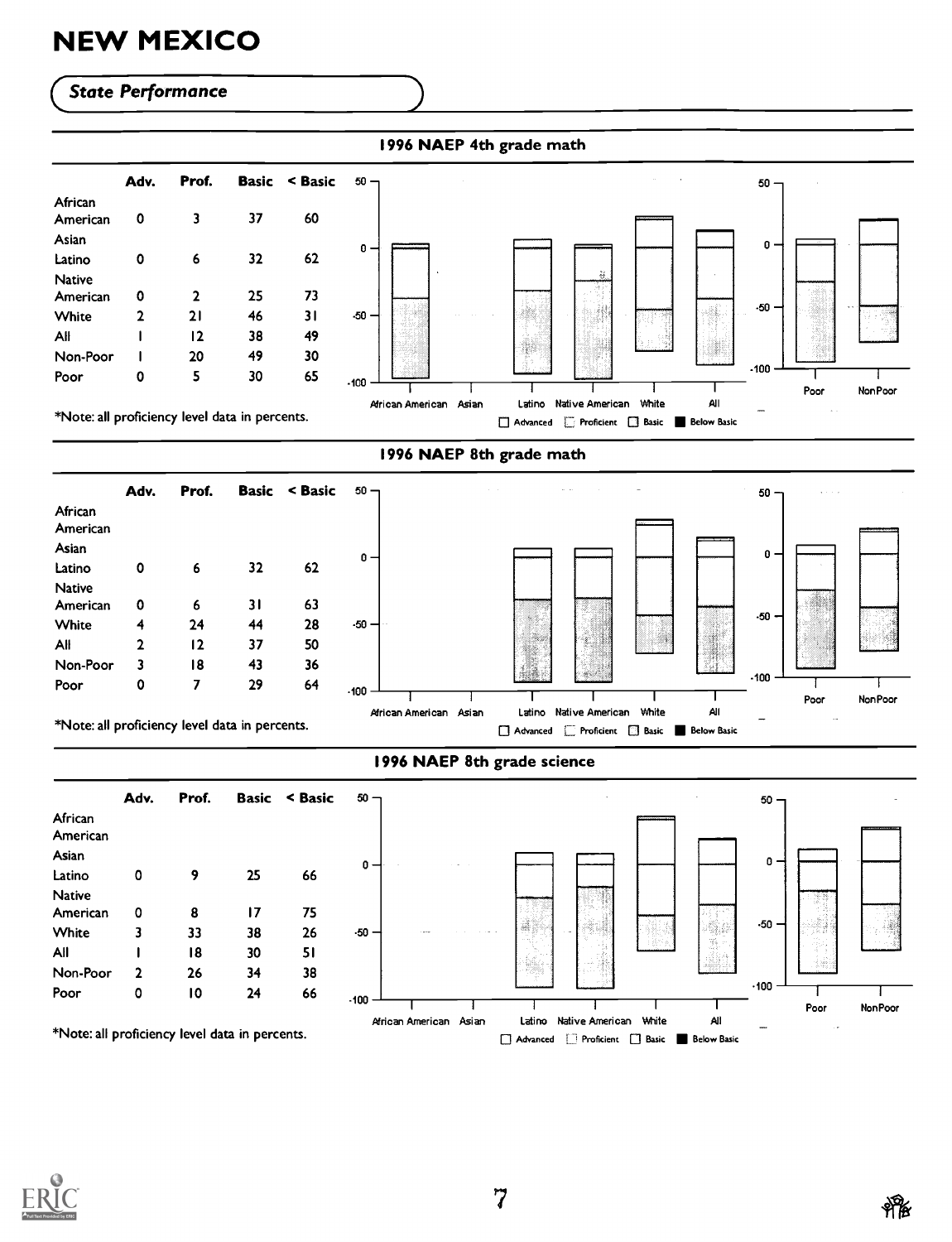### **State Performance**

### ACADEMIC ACHIEVEMENT

NAEP multiyear trends: Looking at change over time both in absolute student performance and in achievement gaps can show whether a state is making progress, holding static, or even backsliding.This can help states focus actions needed for improvement, and measure whether existing initiatives are effectively meeting their goals in achievement and equity.



### 1992-96 4th grade math



## African American-White Gap Latino-Year American American<br>White Gap White Gap 1996 23 22

Note:Change based on absolute difference in average group scale score-interpret with caution (not necessarily statistically significant) \*positive change=gap widened; negative change=gap narrowed

### 1990-96 8th grade math



 $\Diamond$  African American  $\triangleq$  Asion  $\Phi$  Lertno  $\triangleq$  Malise Aracican  $\blacktriangleright$  While  $\Phi$  Hotal

### Gap Changes Over Time

| Year                 | African American-<br><b>White Gap</b> | Latino-<br><b>White Gap</b> |  |
|----------------------|---------------------------------------|-----------------------------|--|
| 1990                 |                                       | 25                          |  |
| 1992                 |                                       | 24                          |  |
| 1996                 |                                       | 28                          |  |
| Change*<br>$90 - 96$ |                                       | ٦                           |  |

Note: Change based on absolute difference in average group scale score-interpret with caution (not necessarily statistically significant) \*positive change=gap widened; negative change=gap narrowed

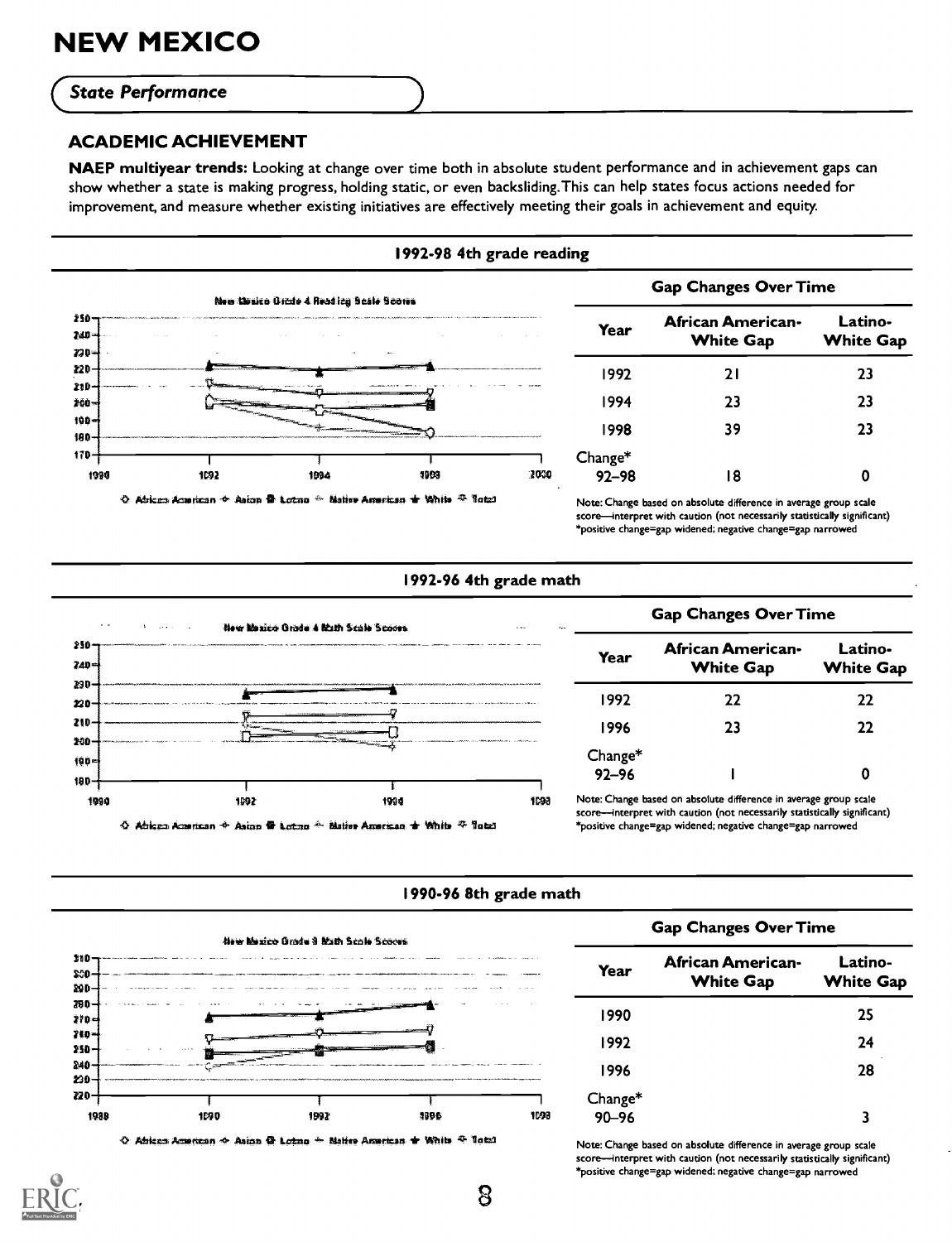### **State Performance**

Average scores on college admissions tests: While increasing numbers of minorities are taking college admissions tests, in virtually every state,African American, Latino and Native American students still score well below other students.To close this gap, states should ensure that all students complete a rigorous college preparatory sequence, and that all students are held to the same expectations of postsecondary attainment.The SAT and ACT are the major nationally used college admissions tests. Below we report the scores for the predominant test used by your state's colleges and universities.

### ACT Performance



Note: A perfect score for the SAT is 1600. A perfect score for the ACT is 36.

### Distribution of ACT Test Takers, 2000

| 2.1%<br>2.0%<br>41.0% |
|-----------------------|
|                       |
|                       |
|                       |
| I.r.                  |
| 54.9%                 |
| 100.0%                |
| 9,285                 |
|                       |

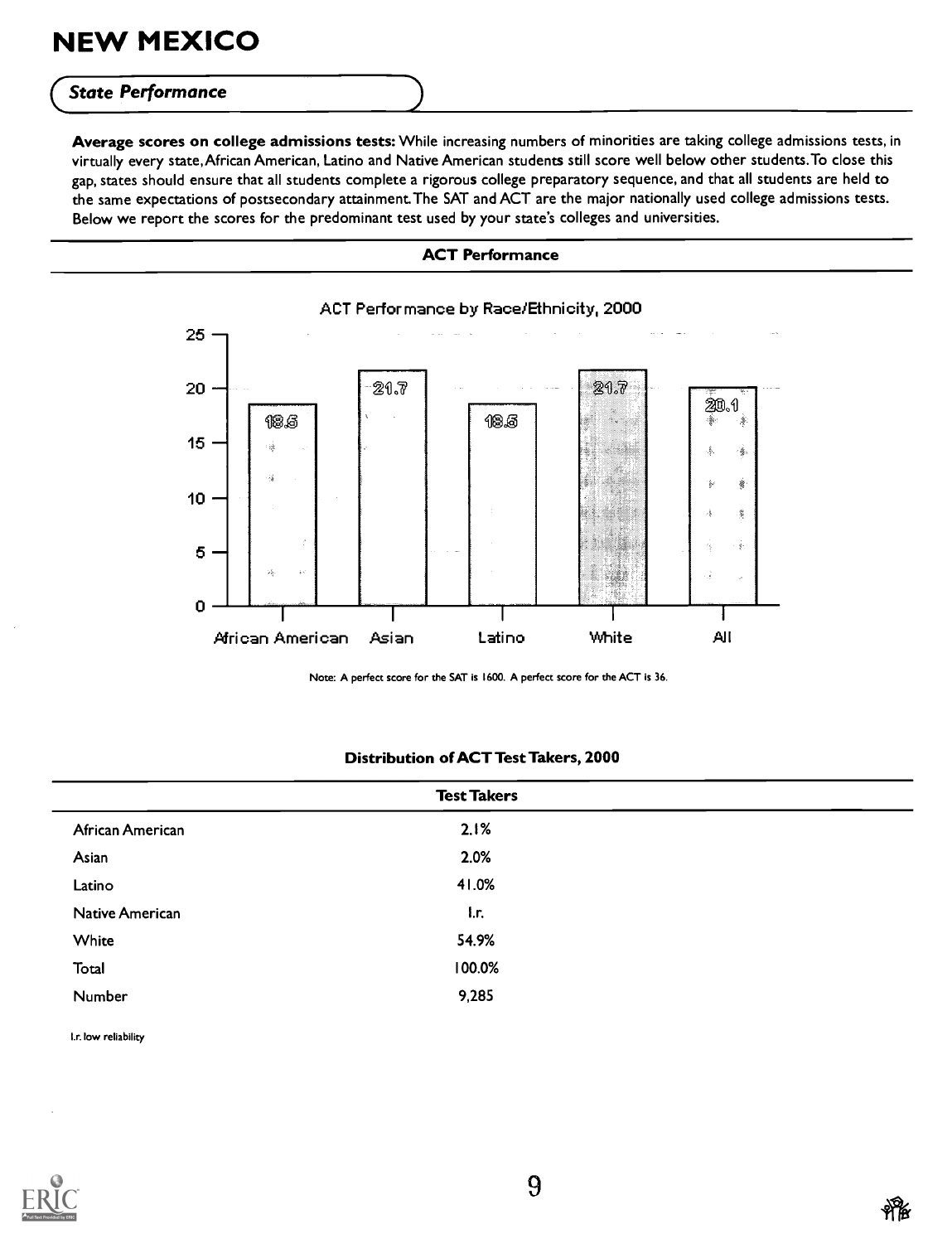### **State Performance**

### ATTAINMENT

In order to determine equity in attainment rates, we compare regular diploma recipients with the number of 8th graders four years earlier, and report freshmen enrollments compared to bachelor's degrees four years later.Taken together, these show the flow of groups of students from middle school to high school graduation and through postsecondary education.Although these data do not track individual students from year to year, they should paint a fairly representative picture of who makes it through high school and college.

| 8th Graders vs. Diplomas | <b>8th Graders</b><br>1993-94 | <b>Diplomas</b><br>1998 |  |
|--------------------------|-------------------------------|-------------------------|--|
| African American         | 2.3%                          | 2.1%                    |  |
| Asian                    | 0.9%                          | 1.5%                    |  |
| Latino                   | 46%                           | 42.9%                   |  |
| Native American          | 10.3%                         | 9.6%                    |  |
| White                    | 40.5%                         | 44.0%                   |  |
| Total                    | 100.0%                        | 100.0%                  |  |
| Number                   | 24,855                        | 16,529                  |  |

### Chances For College, 1998

In the fall of 1998, the percentage of 19 year olds in New Mexico who were enrolled in college was (includes part-time and full-time students): ...........................37.3%

| Freshmen vs. Degrees Awarded | Freshmen*<br>1993-94 | <b>Bachelor's Degrees</b><br>1997 |  |
|------------------------------|----------------------|-----------------------------------|--|
| African American             | 3.0%                 | 2.5%                              |  |
| Asian                        | 1.6%                 | 1.8%                              |  |
| Latino                       | 37.0%                | 29.1%                             |  |
| Native American              | l.r.                 | $\mathsf{L}$ r.                   |  |
| White                        | 49.8%                | 60.8%                             |  |
| Other                        | 8.6%                 | 5.9%                              |  |
| Total                        | 100.0%               | 100.0%                            |  |
| Number                       | 13,358               | 6,324                             |  |

\*Note:Includes first-time full time and part time freshmen at 2-year and 4-year institutions. Ir. low reliability

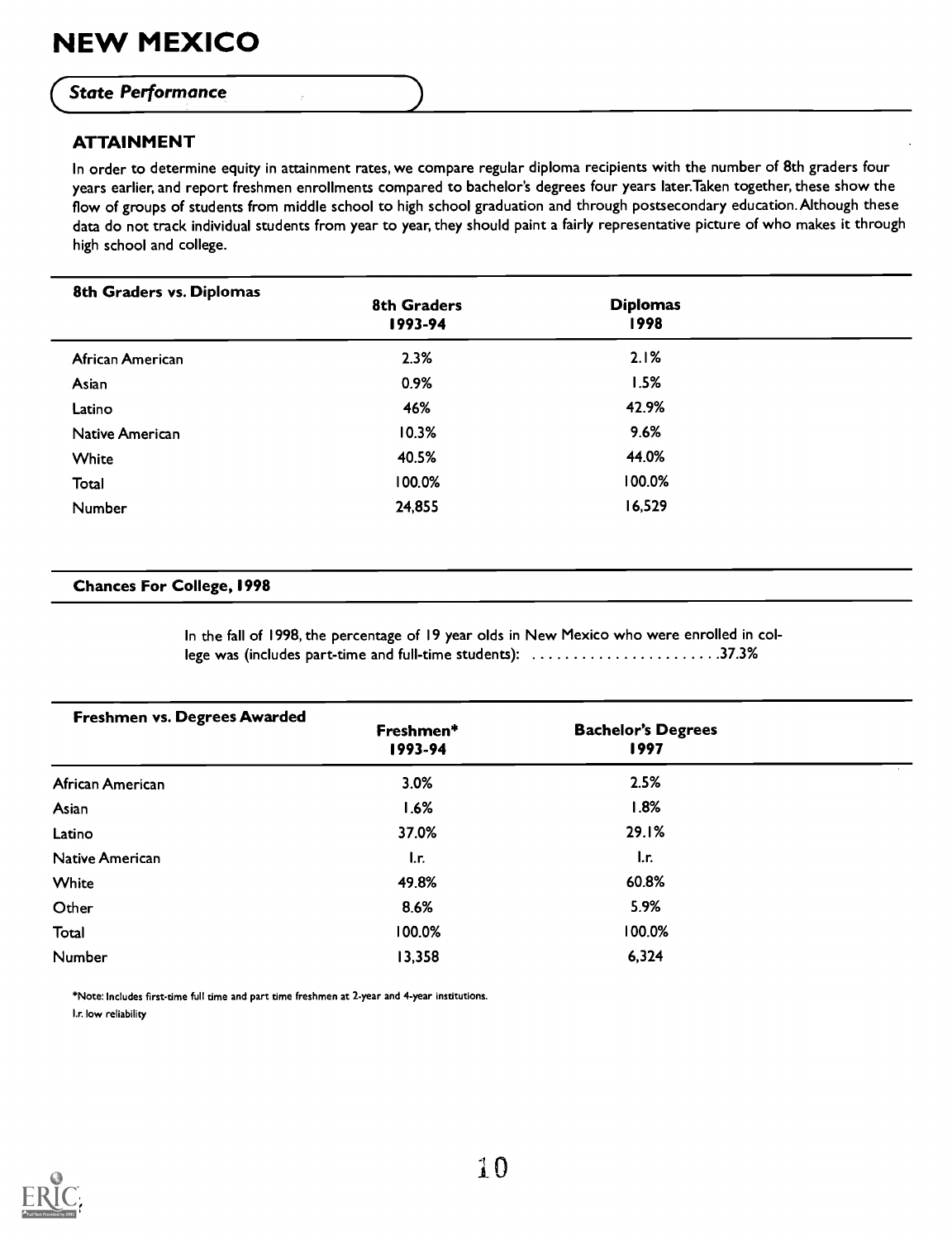### **Opportunity**

### WELL-PREPARED TEACHERS

The best educational investment a state can make is to give each student a knowledgeable teacher. One key measure of teachers' qualifications is whether they have a major in their particular field.The distribution of well-prepared teachers is an important indicator of equal educational opportunity for different groups of students.



### CHALLENGING CURRICULA

Industry has joined colleges in the demand for individuals with high-level knowledge and skills.This means that all students need a rigorous curriculum in order to be prepared for success, whether they choose college or work.Yet too few students have the opportunity to gain these skills through rigorous math and science courses.

Percentage of students who take high-level courses: Course-taking disaggregated by race and ethnicity is an indicator of the amount of access students have to challenging subject matter and the essential skills it develops for life after high school.

Example for reading this chart: Of all African American 8th graders, this percentage took Algebra I.

| <b>Subject</b>           | African American | Asian | Latino | <b>Native American</b> | White | All |
|--------------------------|------------------|-------|--------|------------------------|-------|-----|
| 8th Grade Algebra        |                  |       | 20%    | 14%                    | 29%   | 22% |
| Algebra II by Graduation |                  |       |        |                        |       | 58% |
| Chemistry by Graduation  |                  |       |        |                        |       | 47% |
|                          |                  |       |        |                        |       |     |

Composition of AP test takers: Students take Advanced Placement (AP) exams after completing year-long AP courses, typically among the highest level offered in high schools. In a system where all students have equal access to these opportunities, the percentage of test-takers by race and ethnicity would be proportional to their representation in public K-I2 enrollment. Example: Of all AP test-takers, this percentage were African Americans

| <b>AP Test Takers, 2000</b> |                    |                            |                    |                |  |  |  |
|-----------------------------|--------------------|----------------------------|--------------------|----------------|--|--|--|
|                             | <b>Public K-12</b> | <b>English/Composition</b> | <b>Calculus AB</b> | <b>Biology</b> |  |  |  |
| African American            | 2.3%               | 1.9%                       | 1.3%               | 2.1%           |  |  |  |
| Asian                       | $.0\%$             | 2.1%                       | 7.3%               | 5.2%           |  |  |  |
| Latino                      | 48.0%              | 28.2%                      | 28.3%              | 27.7%          |  |  |  |
| Native American             | 10.6%              | l.r.                       | I.r.               | l.r.           |  |  |  |
| White                       | 38.0%              | 67.8%                      | 63.1%              | 65.1%          |  |  |  |
| Total                       | 100.0%             | 100.0%                     | 100.0%             | 100.0%         |  |  |  |
| Number                      | 331,673            | 518                        | 559                | 289            |  |  |  |

l.r. low reliability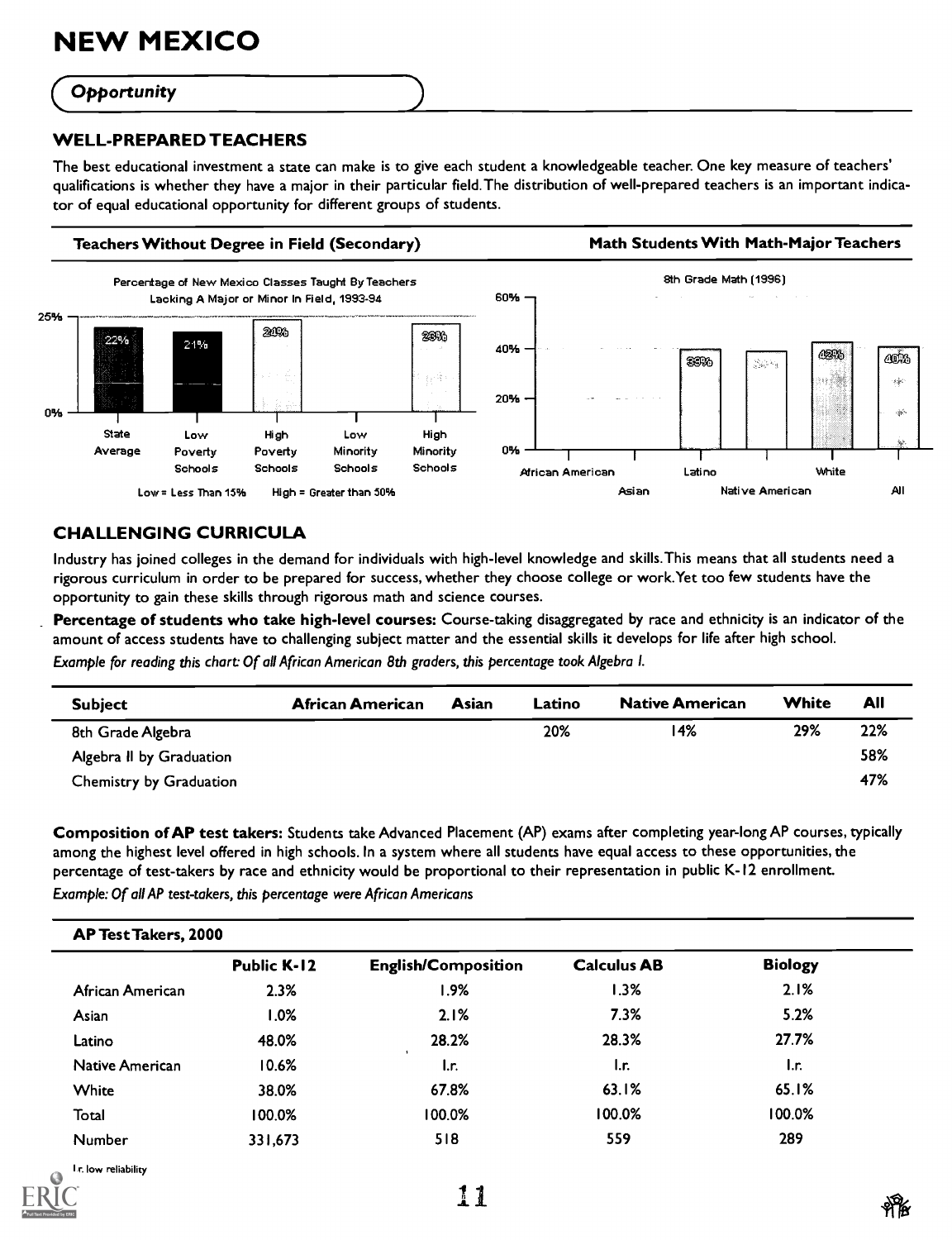### **Opportunity**

### SPECIAL STUDENT PLACEMENTS

The school programs listed below vary a great deal in their level of curriculum, expectations, and instruction. Poor and minority students should not face disproportionate placement in programs with lower academic expectations. If there is equity in placements, the number of Latino students, for example, placed in gifted and talented programs and in special education should be proportional to Latinos enrolled in K-12. Although suspensions are not precisely an academic program, we include data about them because too often they represent a placement out of the system altogether.

|                                                                                           | <b>Public K-12</b> | <b>Gifted and Talented</b> | <b>Special Education</b> | <b>Suspensions</b> |
|-------------------------------------------------------------------------------------------|--------------------|----------------------------|--------------------------|--------------------|
| African American                                                                          | 2.3%               | 1.55%                      | 3.42%                    | 3.47%              |
| Asian                                                                                     | 1.0%               | 3.39%                      | 1.8%                     | 0.27%              |
| Latino                                                                                    | 48.0%              | 22.73%                     | 50.85%                   | 49.92%             |
| Native American                                                                           | 10.6%              | 3.37%                      | 9.27%                    | 15.84%             |
| White                                                                                     | 38.0%              | 68.96%                     | 34.66%                   | 30.5%              |
| Total                                                                                     | 100.0%             | 100.0%                     | 100.0%                   | 100.0%             |
| Number                                                                                    | 331,673            | 10,897                     | 33,002                   | 20,956             |
| African Americal<br>Ð<br>Asian<br>O<br>Latino<br>П<br>Native Americar<br>ЫI<br>White<br>П |                    |                            |                          |                    |

### Student Placement, 1998

### EFFECTIVE INSTRUCTION

Students can do no better than the assignments and instruction they are given. Research shows that students whose teachers emphasize mathematical problem solving and hands-on science activities score significantly higher on NAEP. How often students experience these practices is another indicator of educational opportunity.

### Math and Science Practice (8th Grade) 1996



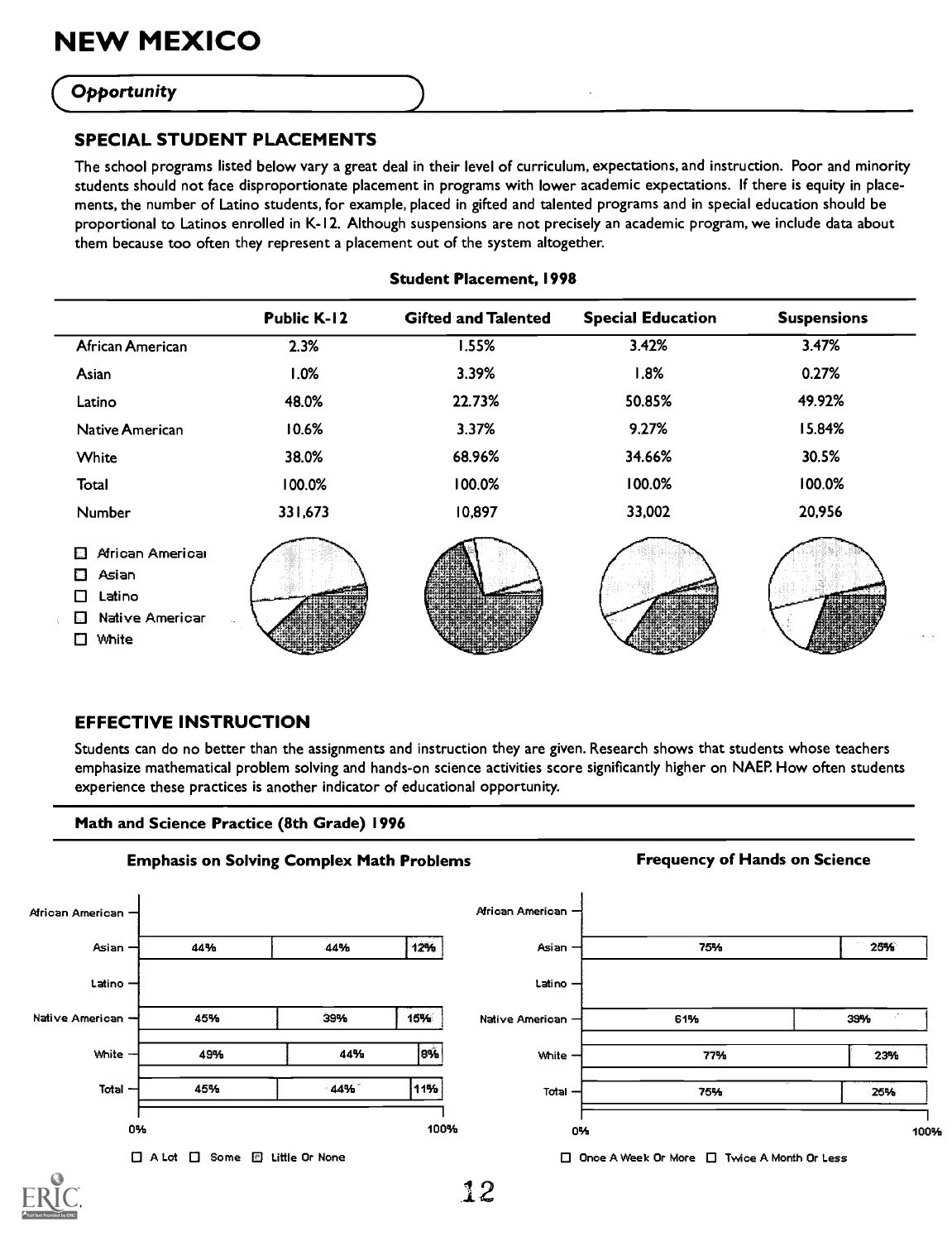### **Opportunity**

### INVESTMENTS

State and local education dollars by district poverty and minority enrollment, 1996-97: A growing body of research shows that additional dollars spent on the right things can substantially raise the achievement of poor and minority students. But despite decades of school finance litigation in many states, students in districts with the greatest challenges by and large still receive the fewest resources.





### Education Dollars by District Minority Enrollment



NOTE: Dollars are adjusted for student needs and regional cost differences. Districts are divided into quarters by enrollment.

### Analysis

Research suggests that investing more funds in education services for disadvantaged students can help close the achievement gap.

In New Mexico, districts with the highest minority enrollments have \$465 fewer state and local dollars to spend per student compared with the lowest-minority districts.That translates into a total \$11625 for a typical classroom of 25 students.



 $\ddot{\phantom{a}}$  $\sim$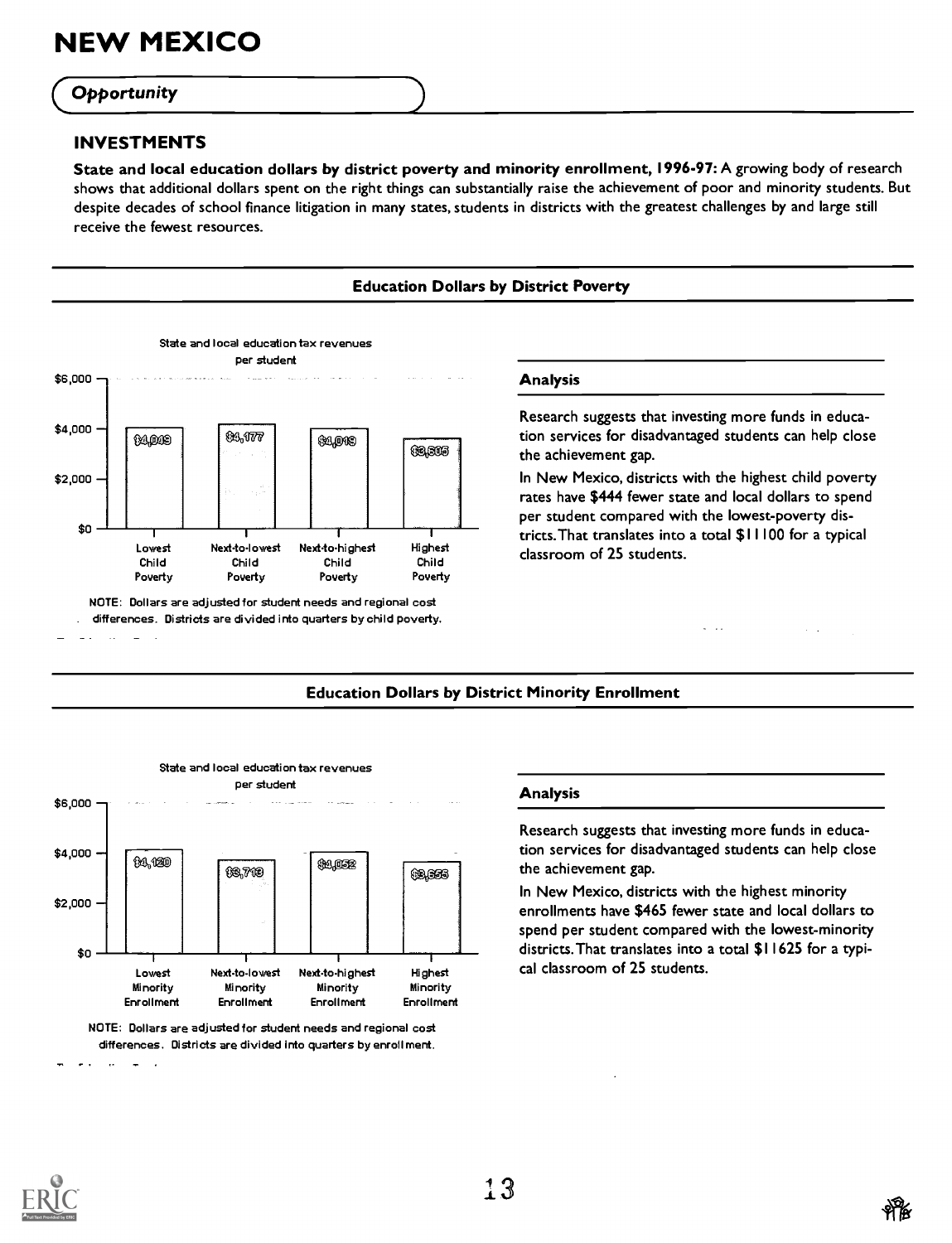# (Opportunity )

Per Pupil Investment, 1999-2000: To facilitate comparison across states, data are adjusted to reflect the higher cost of educating students who live in places where educational supplies and sources tend to be more expensive, such as large cities. These numbers will therefore differ from unadjusted Per Pupil Expenditure figures. Even cost adjusted dollars per students vary a great deal from state to state, from a low in Utah of \$4,280, to a high of \$9,057 in West Virginia.

The State average per pupil investment was.................................\$6,345.00

Effort, 1997-98: By surfacing the level of a state's commitment, this calculation of "effort" allows comparisons between wealthy and less affluent states that may not be apparent when examining per pupil spending alone. For example, a state with low wealth may rank low on per pupil spending, but an examination of "Effort" shows that a high percentage of its wealth is devoted to education.The state in this example would rank favorably against a wealthier state that commits a smaller percentage of its resources to education, even though the latter state's actual "per pupil" dollars may be larger.Among the 50 states this ranges from a low of \$27.07 in Delaware, to a high of \$52.77 in Vermont.

For every \$1,000 in annual personal income, the combined state and local investment in K-12 education was  $\dots\dots\dots\dots\dots\dots\dots\dots$  \$36.44

### College vs. Prison, 1998

Compares the annual cost of maintaining an individual in prison to the price of tuition, room and board at the state's leading public university.

| <b>Institution</b>       | <b>Annual College Cost</b> | <b>Annual Prison Cost</b> |  |
|--------------------------|----------------------------|---------------------------|--|
| University of New Mexico | \$6,742.00                 | \$27,849.50               |  |

Change in state investments, 1997-99: By comparing trends in total state spending and on elementary/secondary education, higher education and corrections over a two-year period, we can gauge the priority a state gives to investing in education.





 $14$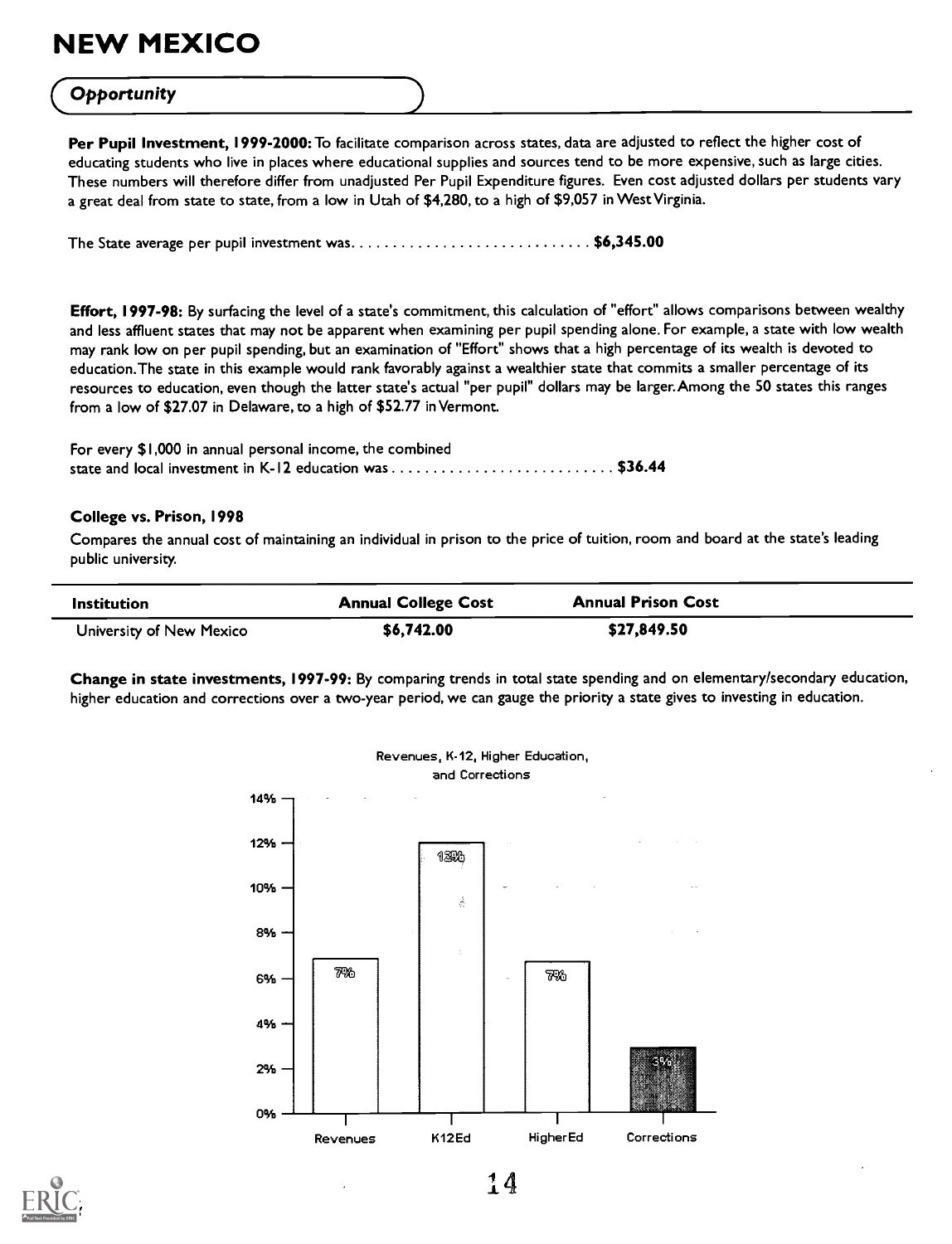### Minority Achievement Gains, State by State

4th Grade Math Scale Scores, 1992-96

### Where are minority students making the largest gains?

The following tables show how many points African American and Latino students gained or lost on the National Assessment of Educational Progress (NAEP).The tables only include those states that participated in both years and had enough members of each student group in the testing sample.

### African American

| <b>State</b>         | 1992 | 1996 | Change | S <sub>1</sub> |
|----------------------|------|------|--------|----------------|
| Massachusetts        | 194  | 208  | $+14$  | Te             |
| Michigan             | 186  | 199  | $+13$  | M              |
| <b>Texas</b>         | 199  | 212  | $+13$  | R              |
| lowa                 | 194  | 205  | $+11$  | M              |
| North Carolina       | 194  | 205  | $+11$  | A              |
| Connecticut          | 195  | 206  | $+11$  | T              |
| Indiana              | 196  | 206  | $+10$  | Ń              |
| Louisiana            | 187  | 196  | $+9$   | M              |
| <b>NATION</b>        | 192  | 200  | $+8$   | W              |
| Nebraska             | 9    | 198  | $+7$   | N              |
| Mississippi          | 190  | 197  | $+7$   | Ñ              |
| Virginia             | 198  | 204  | $+6$   | In             |
| <b>Tennessee</b>     | 193  | 198  | $+5$   | Ĉ              |
| Alabama              | 189  | 194  | $+5$   | M              |
| Missouri             | 196  | 201  | $+5$   | G              |
| New Jersey           | 199  | 204  | $+5$   | N              |
| Wisconsin            | 196  | 201  | $+5$   | Ć              |
| Pennsylvania         | 194  | 199  | $+5$   | H              |
| Florida              | 9    | 195  | $+4$   | Ä              |
| <b>Arkansas</b>      | 189  | 193  | $+4$   | Pe             |
| Maryland             | 195  | 199  | $+4$   | Vi             |
| New York             | 200  | 204  | $+4$   | N              |
| California           | 184  | 188  | $+4$   | K.             |
| Georgia              | 197  | 201  | $+4$   | N              |
| Hawaii               | 200  | 204  | $+4$   | C              |
| South Carolina       | 195  | 199  | $+4$   | A              |
| Rhode Island         | 9    | 194  | $+3$   | FI             |
| Kentucky             | 201  | 204  | $+3$   | M              |
| <b>New Mexico</b>    | 203  | 205  | $+2$   | N              |
| <b>West Virginia</b> | 204  | 205  | $+$    | D              |
| Arizona              | 199  | 200  | $+1$   | M              |
| Minnesota            | 194  | 193  | -1     | U              |
| Delaware             | 198  | 195  | $-3$   | Sc             |
| Colorado             | 200  | 196  | $-4$   | N              |
| District Of Columbia | 190  | 184  | $-6$   | M              |

### Latino

| <b>State</b>         | 1992       | 1996       | Change                   |
|----------------------|------------|------------|--------------------------|
| <b>Tennessee</b>     | 193        | 209        | $+16$                    |
| Minnesota            | 208        | 219        | $+11$                    |
| Rhode Island         | 190        | <b>201</b> | $+$ $ $                  |
| Mississippi          | 186        | 196        | $+10$                    |
| Arkansas             | 195        | 203        | $+8$                     |
| Texas                | 209        | 216        | $+7$                     |
| North Dakota         | 215        | 222        | $+7$                     |
| Missouri             | 208        | 214        | $+6$                     |
| <b>West Virginia</b> | 204        | 210        | $+6$                     |
| North Carolina       | 200        | 206        | $+6$                     |
| New York             | 199        | 205        | $+6$                     |
| Indiana              | 210        | 215        | $+5$                     |
| California           | 192        | 197        | ∓5                       |
| Massachusetts        | 207        | 211        | $+4$                     |
| Georgia              | 198        | 202        | $+4$                     |
| <b>NATION</b>        | <b>201</b> | 205        | $+4$                     |
| Colorado             | 206        | 210        | $+4$                     |
| Hawaii               | 199        | 202        | $+3$                     |
| Alabama              | 193        | 196        | $+3$                     |
| Pennsylvania         | 205        | 207        | $+2$                     |
| Virginia             | 212        | 214        | $+2$                     |
| <b>New Mexico</b>    | 203        | 205        | $+2$                     |
| Kentucky             | 199        | 201        | $+2$                     |
| Wisconsin            | 213        | 214        | $+ $                     |
| Connecticut          | 206        | 207        | $+ $                     |
| Arizona              | 203        | 204        | $+ $                     |
| Florida              | 207        | 207        | 0                        |
| Maryland             | 207        | 207        | 0                        |
| New Jersey           | 206        | 206        | 0                        |
| District of Columbia | 182        | 182        | 0                        |
| Michigan             | 206        | 205        | - 1                      |
| Utah                 | 209        | 208        | - 1                      |
| South Carolina       | 200        | 199        | $-1$                     |
| Nebraska             | 210        | 209        | $\overline{\phantom{a}}$ |
| Maine                | 220        | 218        | $-2$                     |
| Delaware             | 199        | 194        | $-5$                     |
| Wyoming              | 215        | 209        | -6                       |
| Louisiana            | 200        | 193        | $-7$                     |
| lowa                 | 219        | 212        | $-7$                     |
|                      |            |            |                          |

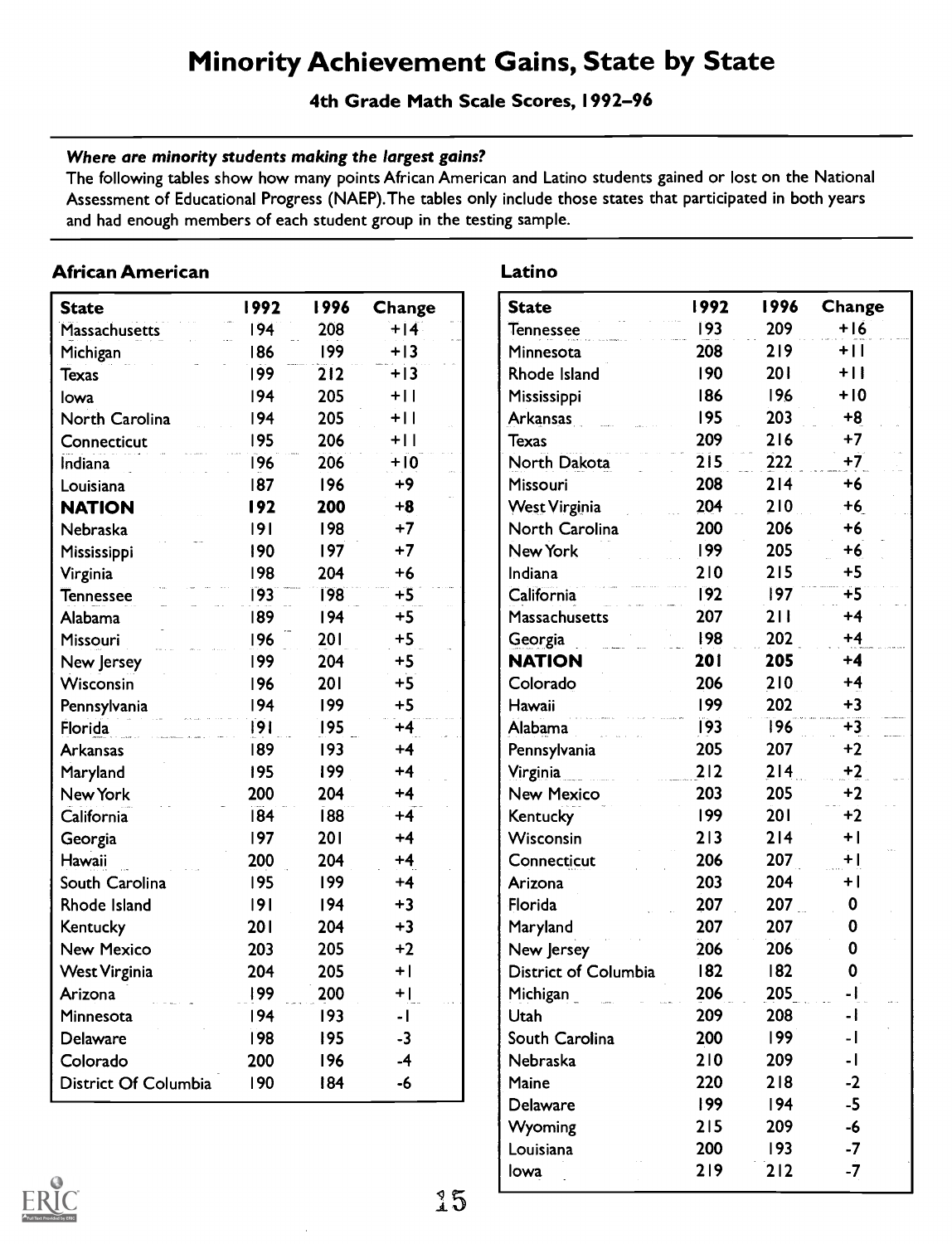### Minority Achievement Gains, State by State

8th Grade Math Scale Scores, 1990-96

### Where are minority students making the largest gains?

The following tables show how many points African American and Latino students gained or lost on the National Assessment of Educational Progress (NAEP).The tables only include those states that participated in both years and had enough members of each student group in the testing sample.

### African American

| <b>State</b>         | 1990 | 1996 | Change | S <sub>1</sub> |
|----------------------|------|------|--------|----------------|
| Nebraska             | 235  | 256  | +21    | N              |
| Colorado             | 237  | 255  | $+18$  | M              |
| Rhode Island         | 227  | 244  | $+17$  | Lc             |
| North Carolina       | 233  | 247  | $+14$  | N              |
| Michigan             | 232  | 246  | $+14$  | <b>C</b>       |
| <b>Texas</b>         | 236  | 249  | $+13$  | G              |
| <b>West Virginia</b> | 235  | 246  | $+11$  | Ϋi             |
| New York             | 236  | 246  | $+10$  | H              |
| Minnesota            | 239  | 249  | $+10$  | W              |
| Arizona              | 245  | 254  | $+9$   | lo             |
| Kentucky             | 240  | 248  | $+8$   | M              |
| California           | 233  | 239  | $+6$   | Te             |
| Florida              | 231  | 236  | $+5$   | <b>C</b>       |
| Louisiana            | 230  | 235  | $+5$   | In             |
| <b>NATION</b>        | 237  | 242  | $+5$   | C              |
| Maryland             | 238  | 243  | $+5$   | R <sub>l</sub> |
| Indiana              | 243  | 247  | $+4$   | Aı             |
| Connecticut          | 241  | 245  | $+4$   | W              |
| <b>Arkansas</b>      | 232  | 235  | $+3$   | N              |
| Wisconsin            | 238  | 240  | $+2$   | F <sub>0</sub> |
| <b>Delaware</b>      | 242  | 244  | $+2$   | N              |
| Virginia             | 242  | 244  | $+2$   | M              |
| Georgia              | 240  | 241  | $+ $   | O              |
| District of Columbia | 231  | 231  | 0      | Al             |
| Alabama              | 234  | 233  |        | N              |

### Latino

| <b>State</b>                | 1990 | 1996 | Change |
|-----------------------------|------|------|--------|
| North Carolina              | 218  | 253  | $+35$  |
| Minnesota                   | 239  | 266  | $+27$  |
| Louisiana                   | 226  | 242  | $+16$  |
| North Dakota                | 249  | 264  | $+15$  |
| Connecticut                 | 237  | 252  | $+15$  |
| Georgia                     | 231  | 246  | $+15$  |
| Virginia                    | 243  | 258  | $+15$  |
| Hawaii                      | 231  | 244  | $+13$  |
| <b>West Virginia</b>        | 232  | 244  | $+12$  |
| Iowa                        | 256  | 268  | $+12$  |
| Maryland                    | 237  | 248  | $+11$  |
| <b>Texas</b>                | 245  | 256  | $+11$  |
| Colorado                    | 247  | 257  | $+10$  |
| Indiana                     | 245  | 255  | $+10$  |
| California                  | 237  | 246  | +9     |
| Rhode Island                | 230  | 239  | $+9$   |
| Arizona                     | 242  | 251  | $+9$   |
| Wisconsin                   | 250  | 259  | $+9$   |
| New York                    | 237  | 245  | $+8$   |
| Florida                     | 245  | 253  | $+8$   |
| <b>NATION</b>               | 242  | 250  | $+8$   |
| Michigan                    | 243  | 249  | $+6$   |
| Oregon                      | 254  | 259  | $+5$   |
| Alabama                     | 227  | 232  | $+5$   |
| <b>New Mexico</b>           | 247  | 252  | $+5$   |
| <b>District of Columbia</b> | 217  | 221  | $+4$   |
| Delaware                    | 242  | 244  | $+2$   |
| Wyoming                     | 255  | 256  | $+ $   |
| Nebraska                    | 253  | 253  | 0      |
| Montana                     | 263  | 257  | -6     |

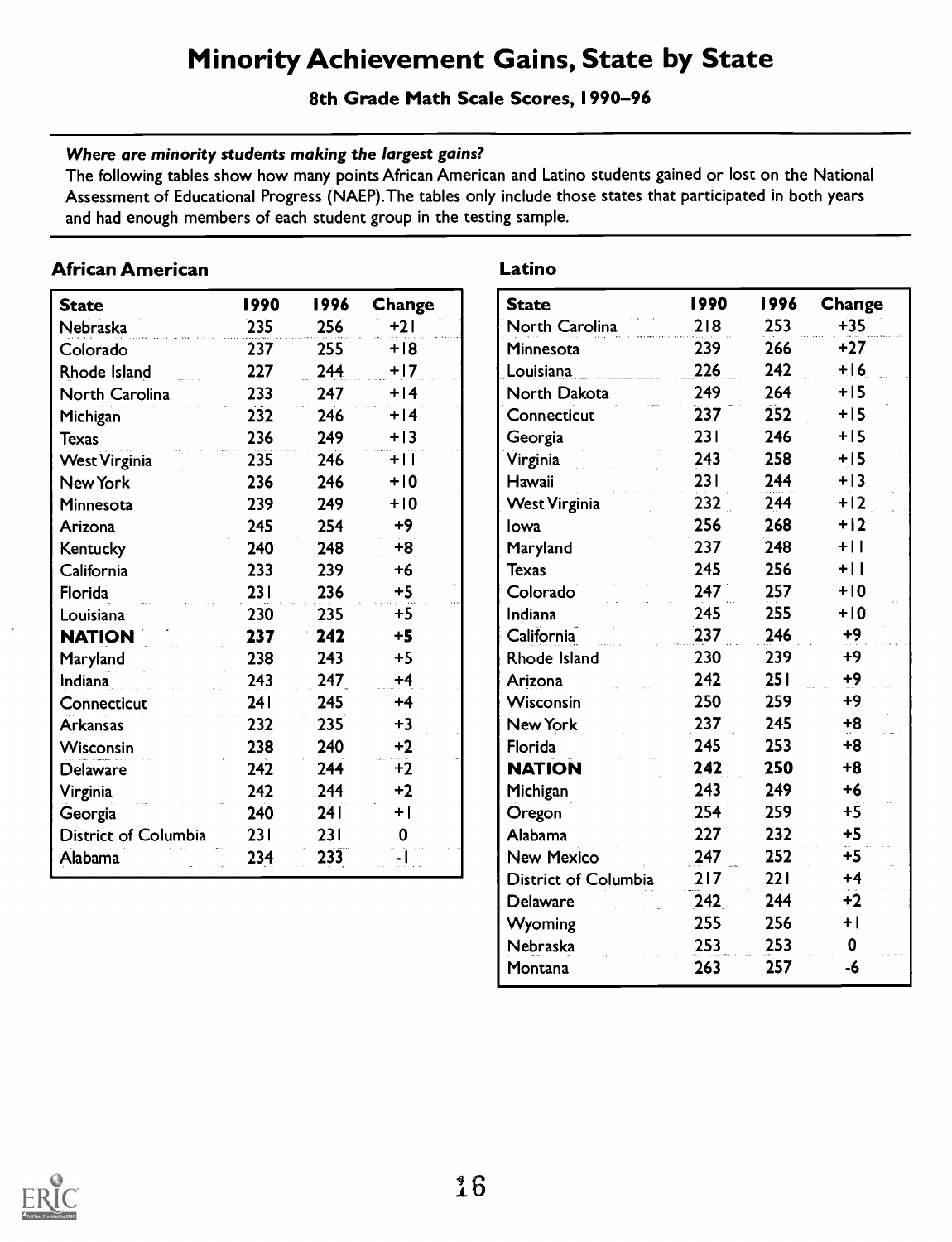### Minority Achievement Gains, State by State

### 4th Grade Reading Scale Scores, 1992-98

### Where are minority students making the largest gains?

The following tables show how many points African American and Latino students gained or lost on the National Assessment of Educational Progress (NAEP).The tables only include those states that participated in both years and had enough members of each student group in the testing sample.

### African American

| <b>State</b>                | 1992 | 1998 | Change                   | S <sub>1</sub> |
|-----------------------------|------|------|--------------------------|----------------|
| Rhode Island                | 87   | 197  | $+10$                    | <b>C</b>       |
| Connecticut                 | 196  | 205  | $+9$                     | N              |
| North Carolina              | 194  | 200  | $+6$                     | D              |
| Mississippi                 | 186  | 192  | $+6$                     | N              |
| Alabama                     | 188  | 193  | $+5$                     | M              |
| California                  | 184  | 189  | $+5$                     | Te             |
| <b>Delaware</b>             | 195  | 199  | $+4$                     | Ġ              |
| Florida                     | 186  | 189  | $+3$                     | Al             |
| Michigan                    | 188  | 9    | $+3$                     | C <sub>0</sub> |
| Hawaii                      | 192  | 195  | $+3$                     | Κ              |
| Maryland                    | 193  | 195  | $+2$                     | M              |
| South Carolina              | 195  | 197  | $+2$                     | W              |
| <b>NATION</b>               | 192  | 193  | $+1$                     | M              |
| Colorado                    | 202  | 202  | 0                        | Fk             |
| <b>Tennessee</b>            | 193  | 193  | 0                        | Ñ              |
| Virginia                    | 203  | 203  | $\mathbf 0$              | Ar             |
| Kentucky                    | 197  | 196  | $\overline{\phantom{a}}$ | O              |
| Minnesota                   | 9    | 190  | -1                       | lo             |
| <b>Texas</b>                | 200  | 197  | $-3$                     | N              |
| Georgia                     | 196  | 193  | $-3$                     | Ŵ              |
| Massachusetts               | 205  | 202  | $-3$                     | M              |
| <b>Arkansas</b>             | 190  | 186  | $-4$                     | C.             |
| Louisiana                   | 9    | 186  | $-5$                     | Ŵ              |
| <b>Missouri</b>             | 196  | 190  | $-6$                     | Te             |
| <b>District Of Columbia</b> | 186  | 180  | $-6$                     | N.             |
| Wisconsin                   | 200  | 193  | $-7$                     | Vi             |
| New York                    | 202  | 193  | -9                       | Lc             |
| Oklahoma                    | 201  | 192  | -9                       | Mi             |
| Arizona                     | 200  | 190  | $-10$                    | Ŕł             |
| <b>West Virginia</b>        | 204  | 192  | $-12$                    | Sc             |
| lowa                        | 209  | 192  | $-17$                    | Mi             |
| <b>New Mexico</b>           | 202  | 183  | -19                      | Di             |

### Latino

| <b>State</b>         | 1992 | 1998 | Change |
|----------------------|------|------|--------|
| Connecticut          | 193  | 205  | $+12$  |
| New York             | 187  | 194  | $+7$   |
| Delaware             | 188  | 193  | $+5$   |
| North Carolina       | 192  | 196  | $+4$   |
| Maryland             | 197  | 200  | $+3$   |
| <b>Texas</b>         | 201  | 204  | $+3$   |
| Georgia              | 192  | 193  | ŦÏ     |
| Alabama              | 190  | 190  | 0      |
| Colorado             | 202  | 202  | 0      |
| Kentucky             | 195  | 195  | 0      |
| Minnesota            | 203  | 203  | 0      |
| <b>West Virginia</b> | 196  | 196  | 0      |
| Maine                | 209  | 208  | - 1    |
| Florida              | 201  | 200  | - 1    |
| <b>Massachusetts</b> | 201  | 200  | ا -    |
| <b>Arkansas</b>      | 188  | 187  | - 1    |
| Oklahoma             | 208  | 207  | - 1    |
| Iowa                 | 211  | 210  | - 1    |
| <b>New Mexico</b>    | 200  | 199  | $-1$   |
| Wyoming              | 209  | 207  | $-2$   |
| Mississippi          | 185  | 183  | -2     |
| California           | 183  | 181  | $-2$   |
| Wisconsin            | 210  | 208  | $-2$   |
| Tennessee            | 196  | 193  | $-3$   |
| <b>NATION</b>        | 199  | 195  | -4     |
| Virginia             | 202  | 198  | $-4$   |
| Louisiana            | 188  | 184  | -4     |
| Michigan             | 198  | 193  | -5     |
| <b>Rhode Island</b>  | 191  | 185  | $-6$   |
| South Carolina       | 195  | 189  | -6     |
| Missouri             | 202  | 196  | -6     |
| District Of Columbia | 177  | 168  | -9     |
| Hawaii               | 193  | 183  | $-10$  |
| Arizona              | 198  | 186  | $-12$  |
| New Hampshire        | 215  | 201  | $-14$  |
| Utah                 | 204  | 189  | -15    |

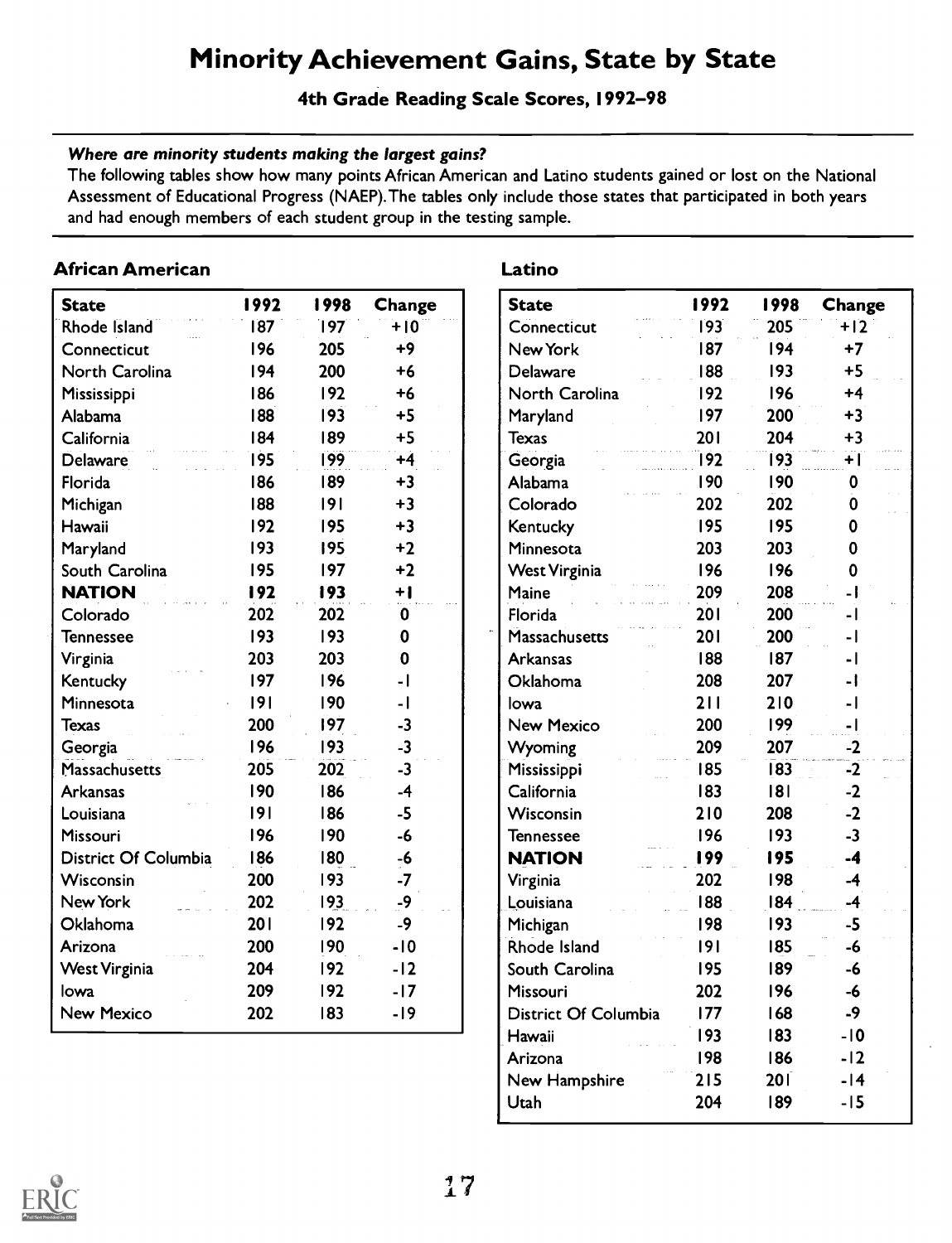

### African American-White Math Achievement Gaps: NAEP 1996 Grade 8 Assessment

How big is the achievement gap in your state?

- Iowa, Mississippi, Nebraska, North Carolina
- Delaware, Louisiana, Rhode Island
- Indiana, Massachusetts
- 35 Arkansas, Missouri,Texas, Virginia
- 39 Michigan, Minnesota, US

States with sample sizes too small Alaska, Hawaii, Maine, Montana, New Mexico, North Dakota, Oregon, Utah,Vermont,Wyoming

States that did not participate Idaho, Illinois, Kansas, Nevada, New Hampshire, New Jersey, Ohio, Oklahoma, Pennsylvania, South Dakota



Note: Gaps are measured by the point difference between minority and White average scale scores.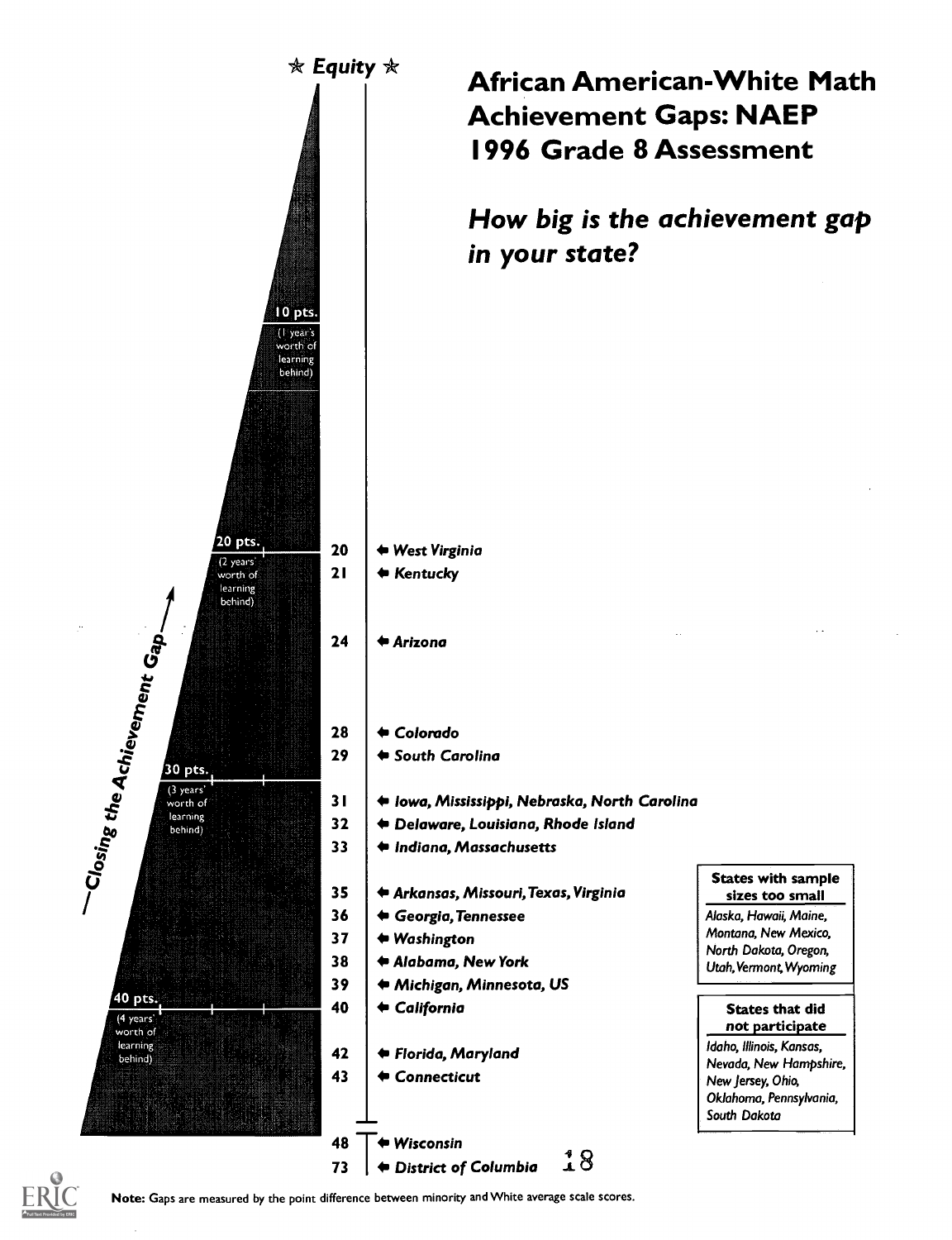

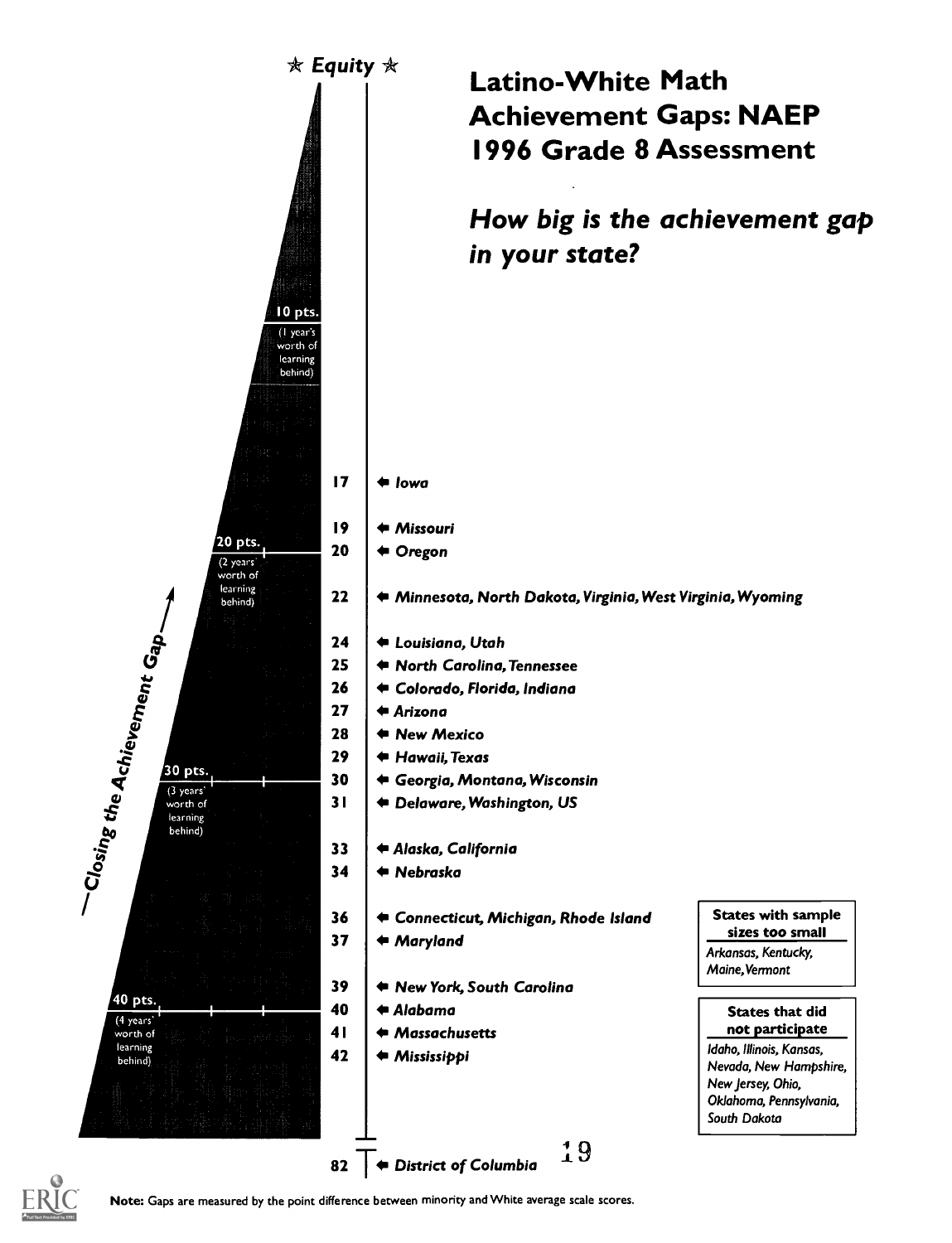

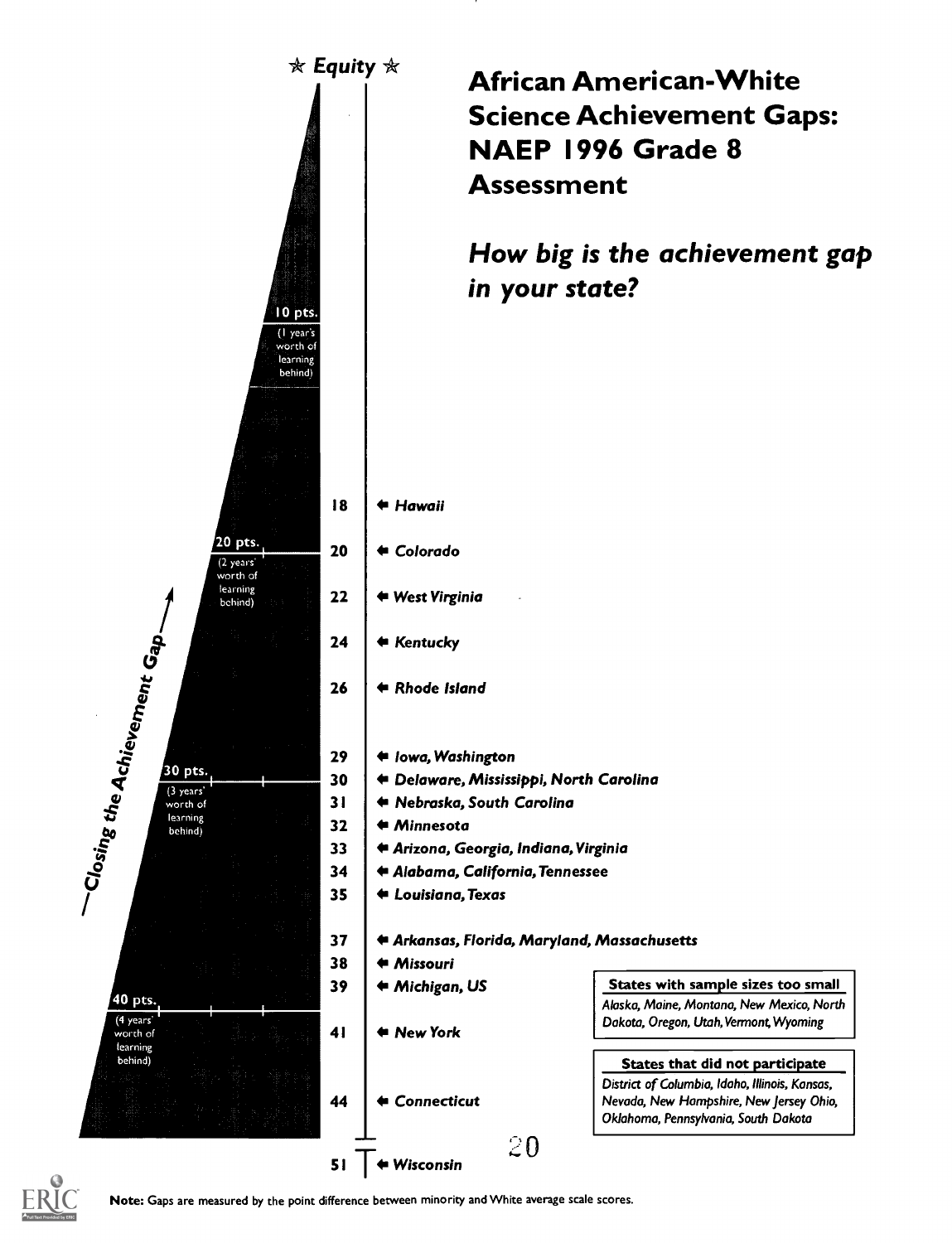

### Latino-White Science Achievement Gaps: NAEP 1996 Grade 8 Assessment

How big is the achievement gap in your state?

- I9 | ◆ Indiana, Montana
	-
	- Maine, Vermont
- 25 Alaska, Hawaii, Wisconsin
	-
- 27 | ⇔ Colorado, Georgia, Michigan, Nebraska, North Dakota, Virginia, West Virginia
- 29 | ◆ Arizona, Minnesota, New Mexico
	-
- 31 South Carolina, US
- 34 North Carolina
	-
- 36 Delaware, Massachusetts
- 37 | ← Kentucky, Rhode Island
	-
- 43 Connecticut, Louisiana
	-
- 45 Alabama, New York

States that did not participate District of Columbia, Idaho, Illinois, Kansas, Nevada, New Hampshire, New Jersey, Ohio, Oklahoma, Pennsylvania, South Dakota

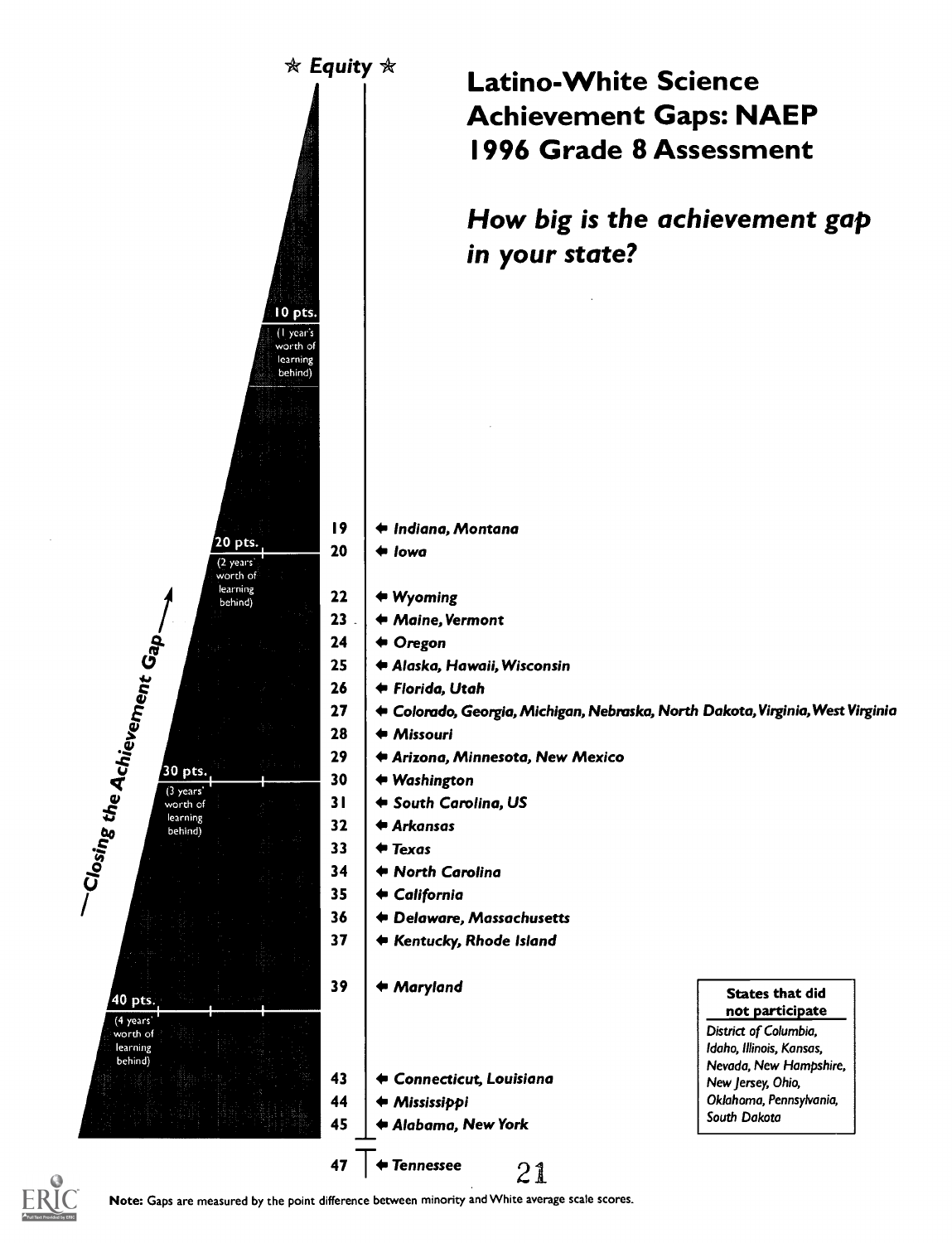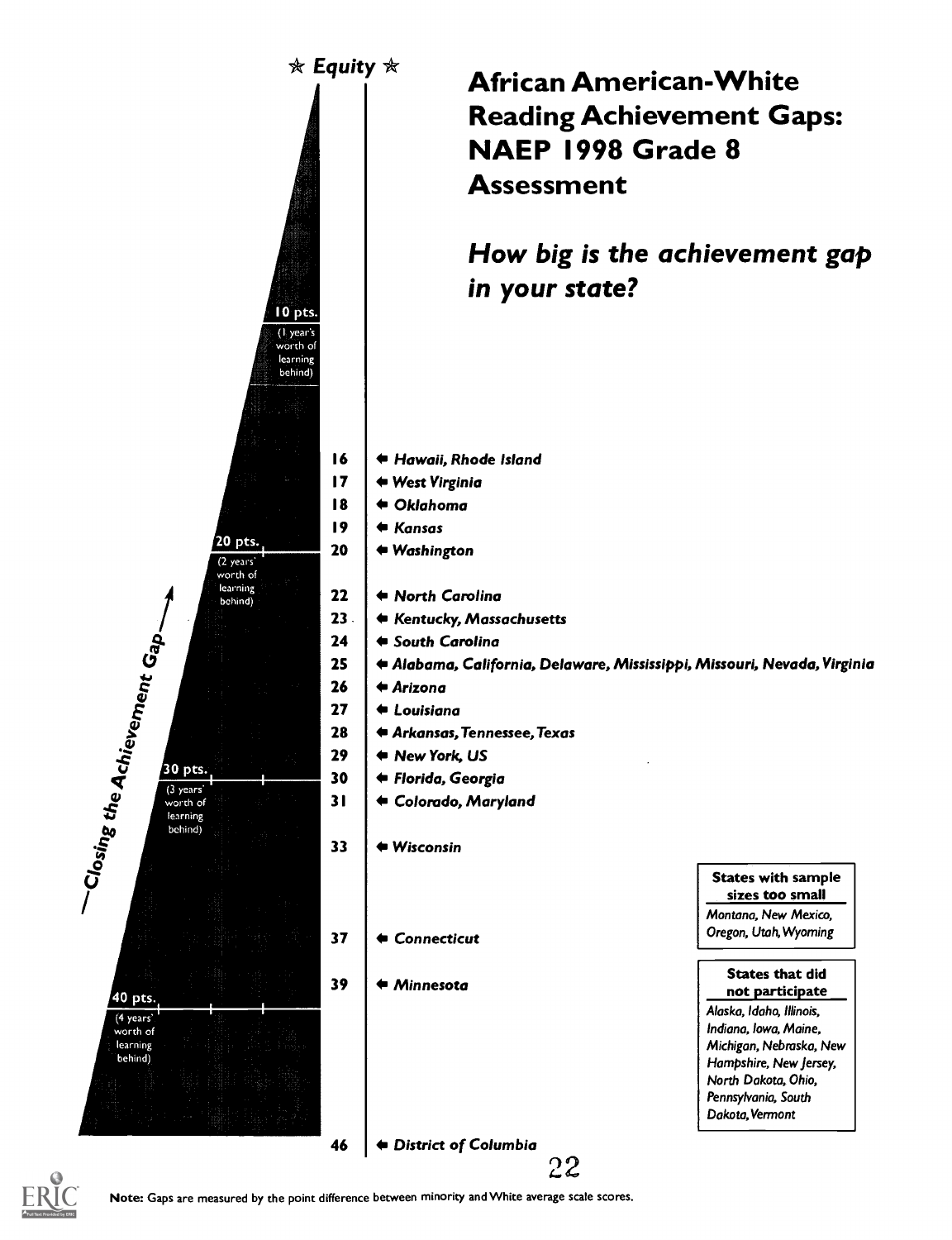

### Latino-White Reading Achievement Gaps: NAEP 1998 Grade 8 Assessment

How big is the achievement gap in your state?

- 21 Texas, Virginia, Wisconsin
	-
- 24 Kansas, Maryland, Montana, Washington
	- Hawaii, Wyoming
- 28 Colorado, Massachusetts, New York
- 29 Alabama, Connecticut
- 30 | ← California, Rhode Island
- 32 Georgia, North Carolina,Tennessee

38 Minnesota, South Carolina

States with sample sizes too small Kentucky, Missouri,West Virginia

States that did not participate Alaska, Idaho, Illinois, Indiana, Iowa, Maine, Michigan, Nebraska, New Hampshire, New Jersey, North Dakota, Ohio, Pennsylvania, South Dakota, Vermont

Note: Gaps are measured by the point difference between minority and White average scale scores.

23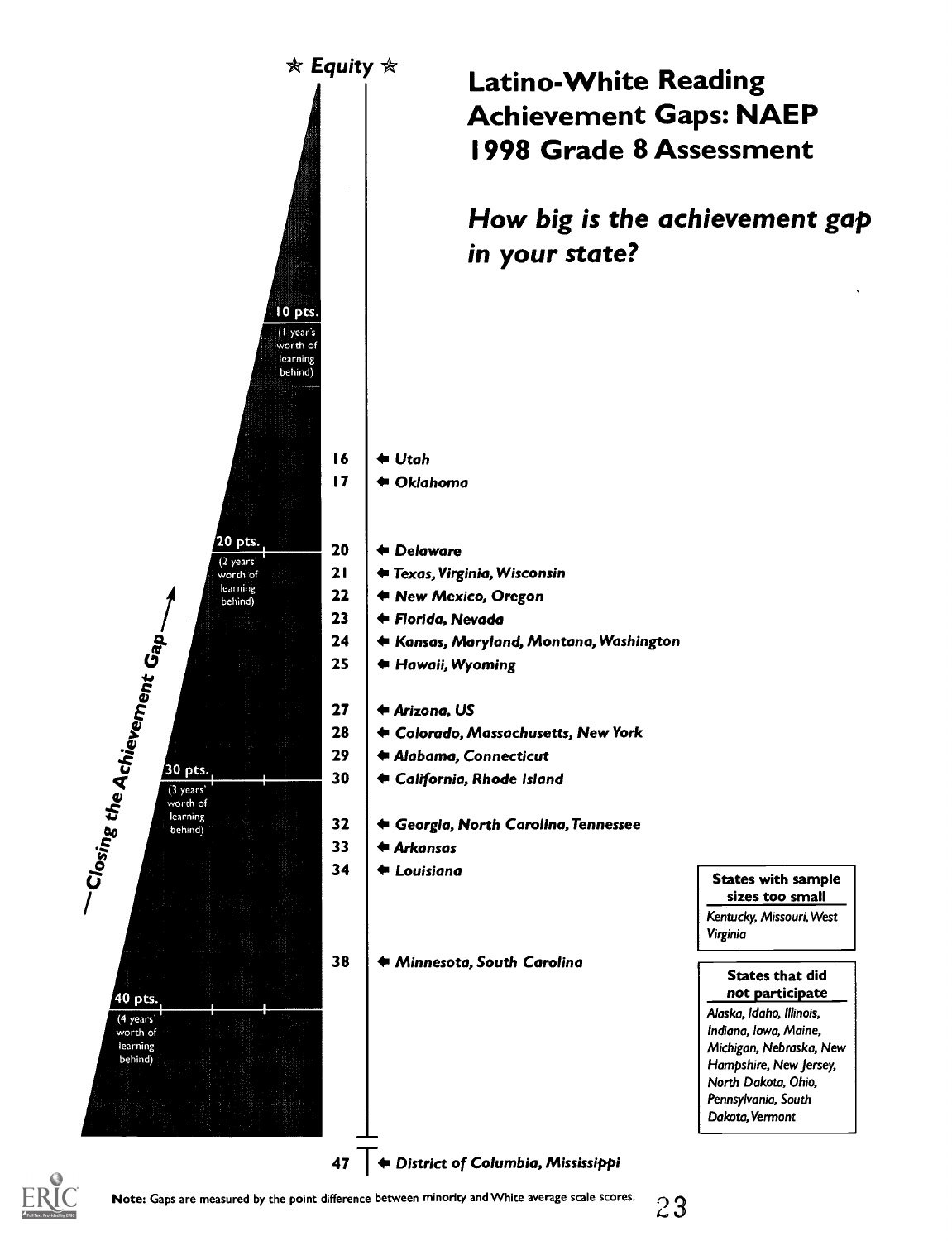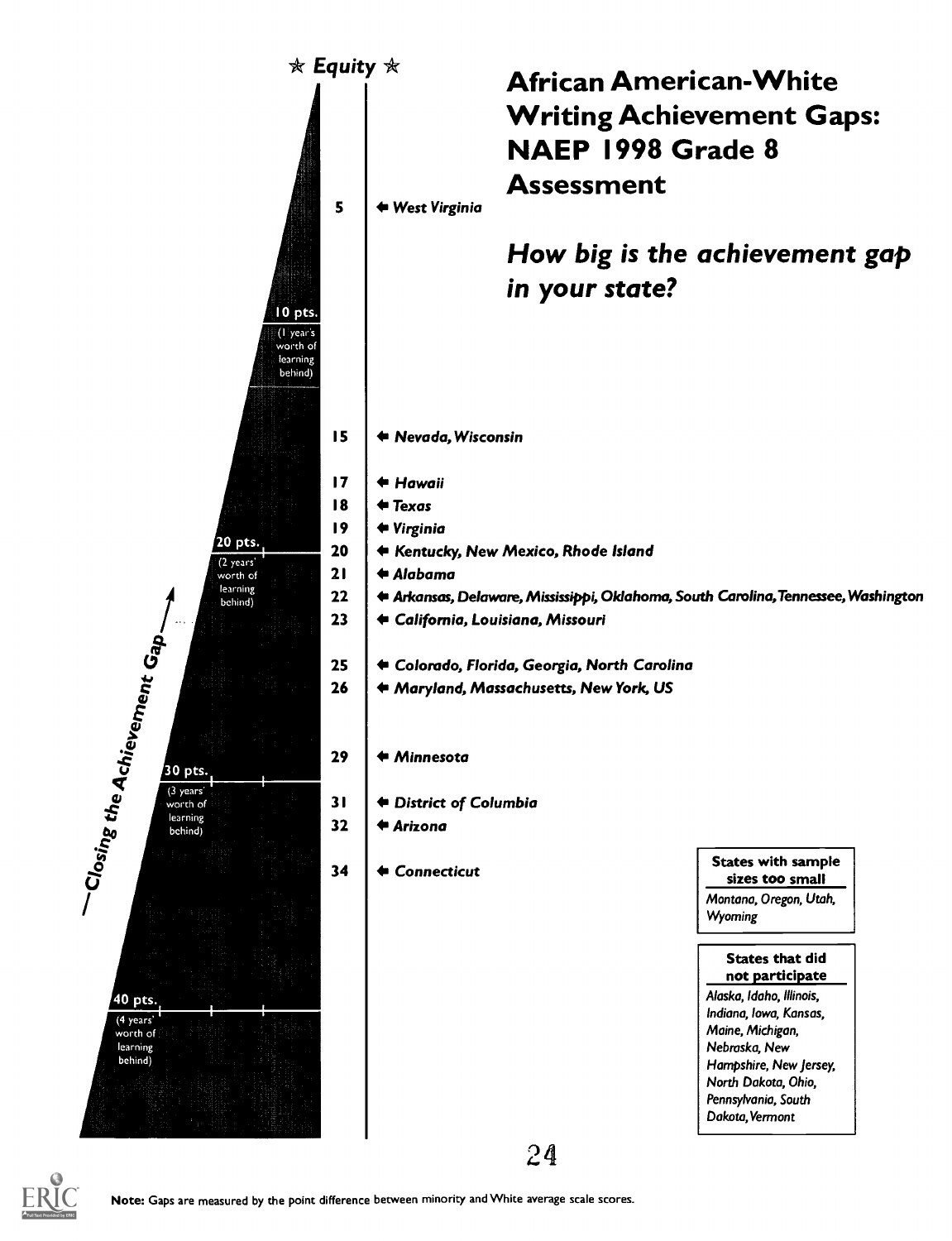

### Latino-White Writing Achievement Gaps: NAEP 1998 Grade 8 Assessments

How big is the achievement gap in your state?

- 13 | ← Virginia
- 16 4 Florida
- 18 4 Wyoming
- 19 4 New Mexico, Oregon
- 20 | ◆ Delaware, Hawaii, Montana, Texas, Wisconsin
	-
- 23 .  $\blacklozenge$   $\blacklozenge$  North Carolina
- 24 Arizona, Nevada
- 25 Colorado, Kentucky
- 26 Alabama, Louisiana, Utah
- 27 ↓ <del>+</del> Arkansas, US
- 28 West Virginia
- 29 | ← South Carolina
- $\frac{1}{1}$  .  $\frac{1}{1}$  .  $\frac{1}{1}$  . 30  $\frac{1}{1}$   $\leftarrow$  Maryland, Missouri, Rhode Island, Washington
	- New York
	- 32 California, Georgia,Tennessee
	- 33 ↓ ← Minnesota
	- 34 Connecticut
	- 36 District of Columbia, Massachusetts

38 | ← Mississippi

States that did not participate Alaska, Idaho, Illinois, Indiana, Iowa, Kansas, Maine, Michigan, Nebraska, New Hampshire, New Jersey, North Dakota, Ohio, Pennsylvania, South Dakota, Vermont



25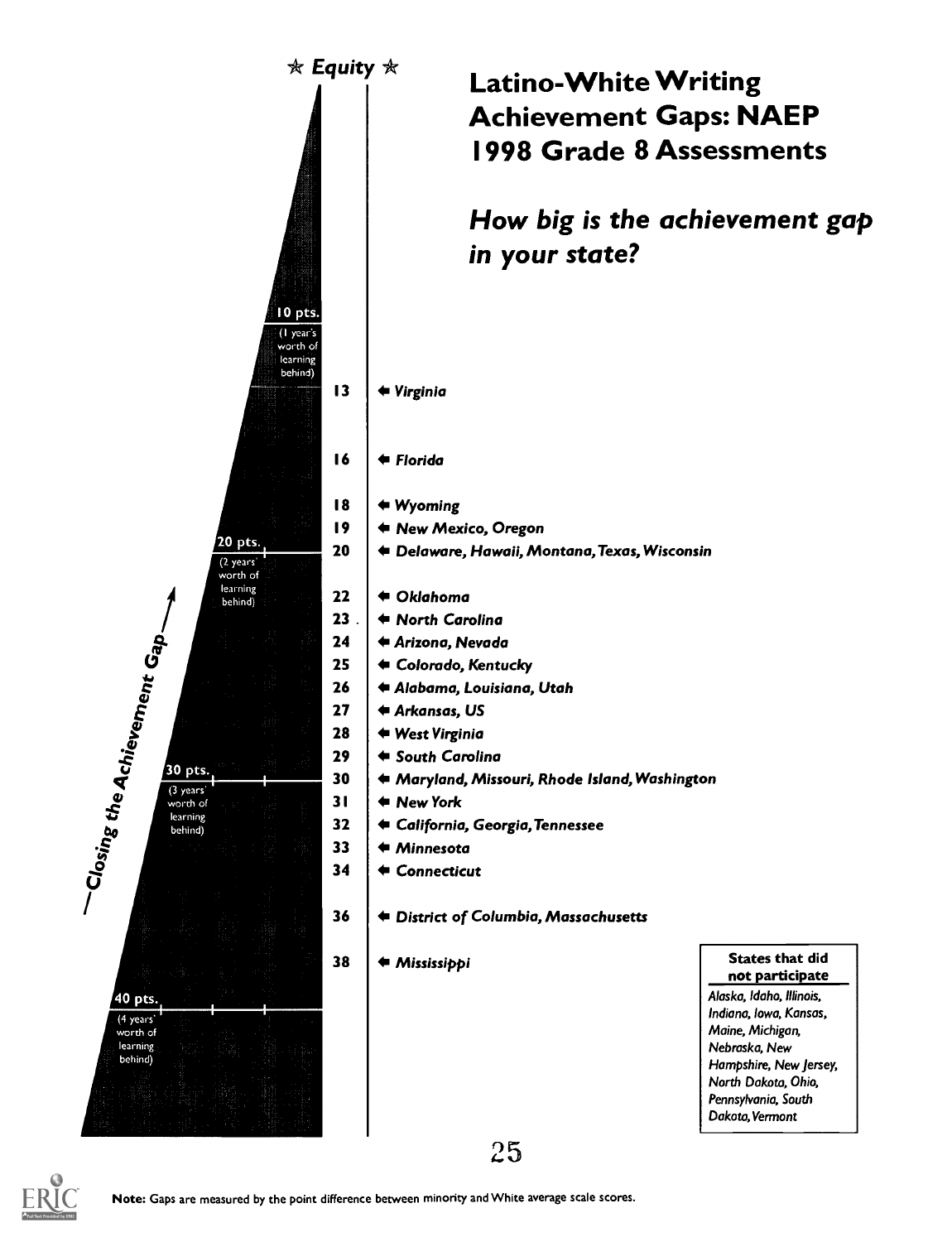## **(References** )

Please note: For calculations and technical notes, please see our Definitions and Sources online at www.edtrust.org.

### STUDENT PROFILE

### Population Ages 5-24

Department of Commerce, Bureau of the Census, Current Population Survey. July, 1999. Calculations by Marie Pees.

### Public K-I2 Enrollments

Common Core of Data School Years 1993-94 through 1997-98 CD-ROM, (Washington D.C.: National Center for Education Statistics, U.S. Department of Education, December 1999)

### Private K-I2 Enrollments

Private School Universe Survey, 1997-98, (Washington, D.C.: National Center for Education Statistics, U.S. Department of Education, August 1999). Tabulations by the National Education Data Resource Center.

#### Two-Year and Four-Year Colleges Enrollments

Integrated Postsecondary Education Data System (IPEDS), Fall Enrollment Survey, 1997, (Washington, D.C.: National Center for Education Statistics, U.S. Department of Education, 1999).Tabulations by the National Education Data Resource Center.

### PERFORMANCE

### Academic Achievement

National Assessment of Educational Progress (NAEP) Proficiency Levels All data were all obtained online through NCES using the NAEP Summary Data Tables: http://nces.ed.gov/nationsreportcard/TABLES/SDTTOOL.HTM

#### SAT/ACT Composite Scores and Test-takers

SAT—College-Bound Seniors: 2000 Profile of SAT Program Test Takers, and State SAT Scores, 1988-2000 (Princeton, N.J.:The College Board, 2000).

ACT-ACT High School Profile Report, High School Graduating Class of 2000, National and State Reports, (Iowa City, IA:American College Testing (ACT), 2000).

### Attainment:

8th Graders, 1993-1994: Common Core of Data School Years 1993-94 through 1997-98 CD-ROM (Washington, D.C.: National Center for Education Statistics, U.S. Department of Education, December 1999)

Graduates. 1998: State Nonfiscal Public Elementary/Secondary Education Survey Data, (Washington, D.C.: National Center for Education Statistics, U.S. Department of Education, December 2000) Percentages calculated by the Education Trust.

#### Chances for College

Postsecondary Education Opportunity,August 2000. Calculations by Tom Mortenson. (Oskaloosa,1A:Thomas Mortenson, 2000). For more information, go to the Postsecondary Education OPPORTUNITY website at: http://www.postsecondary.org/

First-time Freshman, 1993—Integrated Postsecondary Education Data System (IPEDS), Fall Enrollment Survey, 1993-94, (Washington, D.C.: National Center for Education Statistics, U.S. Department of Education).Tabulations provided by the National Education Data Resource Center. Calculations by the Education Trust.

Bachelors Degrees Awarded, 1997—Integrated Postsecondary Education Data System (IPEDS), Completions Survey, 1996-97, (Washington, D.C.: National Center for Education Statistics, U.S. Department of Education). Tabulations provided by the National Education Data Resource Center. Calculations by the Education Trust.

### OPPORTUNITY: INVESTMENTS IN WELL-PREPARED TEACHERS

Percentage of Secondary School Classes Taught by Underqualified Teachers 1993-94 Schools and Staffing Survey, (Washington, D.C.: National Center for Education Statistics, U.S. Department of Education). Calculations by Richard Ingersoll, University of Georgia., published by the Education Trust, Thinking K-16 (Washington, D.C.:The Education Trust, Summer 1998)

### Percentage of Eighth Grade Math Students Taught by Math Majors

NAEP 1996 Summary Data Tables - Teacher Data Tables, (Washington, D.C.: National Center for Education Statistics, U.S. Department of Education, 1997), nces.ed.gov/NAEP/table96.

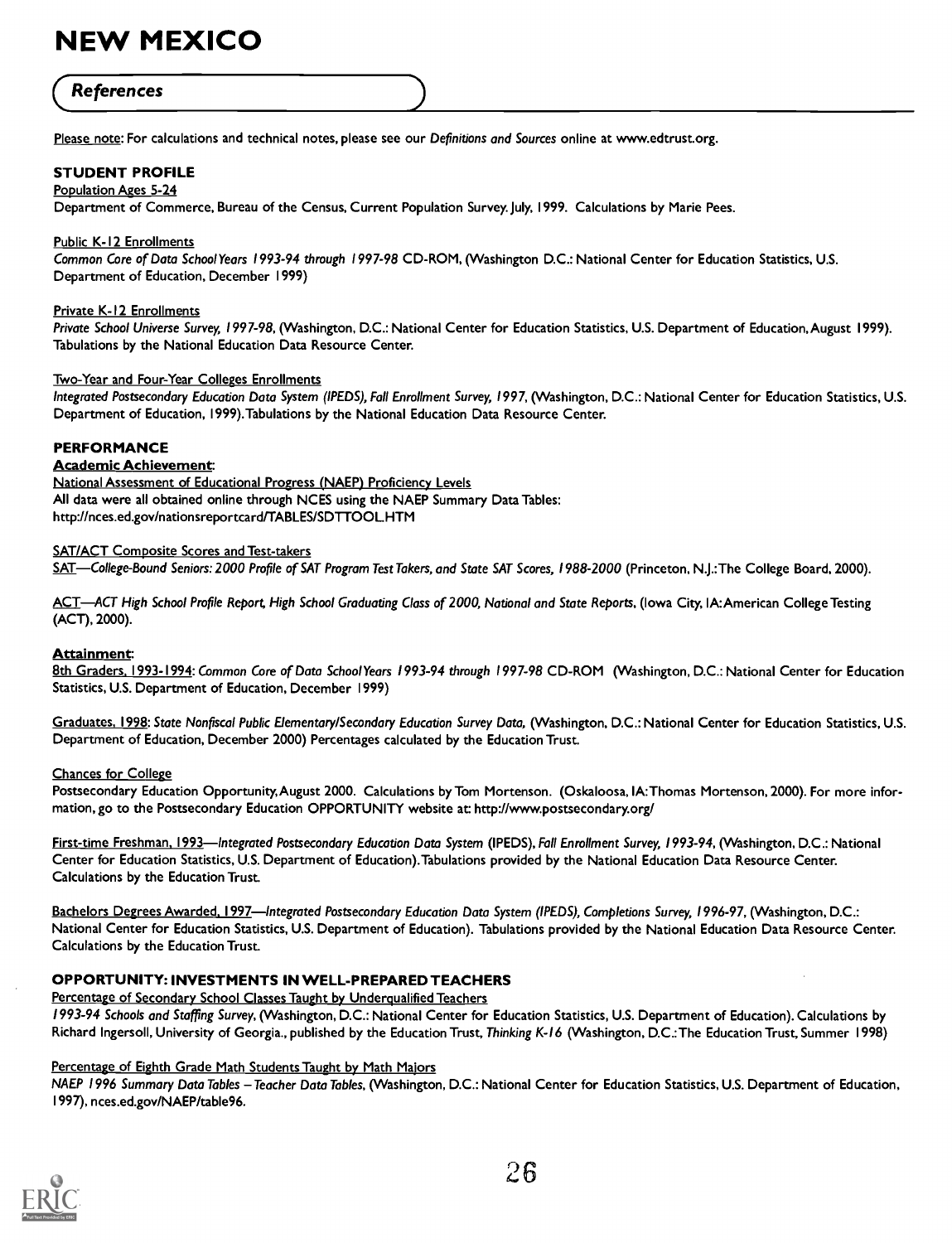### **References**

### OPPORTUNITY: INVESTMENTS IN CHALLENGING CURRICULA

#### Enrollment in High-Level Courses

8th Grade Algebra-NAEP 1996 Summary Data Tables - Student Data Tables, (Washington, D.C.: National Center for Education Statistics, U.S. Department of Education, 1997), nces.ed.gov/NAEP/tables96.

Algebra II and Chemistry-Council of Chief State School Officers, State Education Assessment Center, State Indicators of Science and Mathematics Education 1999-State Trends and New Indicators from the 1997-98 School Year, Table 17. (Washington, D.C.: Council of Chief State School Officers, I 997).Available online at http://www.ccsso.org/SciMathIndicators99.html.

Special student placements: Gifted and Talented. Special Education and Suspensions-U.S. Department of Education, Office for Civil Rights, 1998 Elementary and Secondary School Civil Rights Compliance Report, (Washington: D.C.: Office for Civil Rights, U.S. Department of Education, 2000).

#### Composition of AP Test Takers

The College Board, 2000 Advanced Placement State and National Summary Reports, (Princeton, N.J.:The College Board, 2000).

### OPPORTUNITY: INVESTMENT IN EFFECTIVE INSTRUCTION

Effective math and science instruction

NAEP 1996 Summary Data Tables - Teacher Data Tables, (Washington, D.C.: National Center for Education Statistics, U.S. Department of Education, 1997), http://nces.ed.gov/nationsreportcard/tables96/.

### OPPORTUNITY: FINANCIAL INVESTMENTS

State and Local Revenues of School Districts, by Child Poverty and Student Minority Status-Calculations conducted for the Education Trust by Greg F. Orlofsky, using a database constructed for the purpose from the data sources described below.:

- Adjusted school district revenues: F-33 Annual Survey of Local Government Finances, 1997, Data Files, (Washington, DC, U.S. Census Bureau, 2000)
- Minority students by district: Common Core of Data School Years 1993-94 through 1997-98 CD-ROM, (Washington D.C.: National Center for Education Statistics, U.S. Department of Education, December 1999)
- Children in poverty by district: Small Area Income and Poverty Estimates: School District Estimates, (Washington, DC, U.S. Census Bureau, 2000)

### Per Pupil Investment

Early Estimates of Public Elementary and Secondary Education Statistics: School Year 1999-2000 (Washington, D.C.: National Center for Education Statistics, U.S. Department of Education, lune 2000).

#### Effort. 1997-98

Gross state product - Regional Accounts Data, U.S. Department of Commerce, Bureau of Economic Analysis, available at http://www.bea.doc.gov/bea/regional/gsp.

State and local revenue - Revenues and Expenditures for Public Elementary and Secondary Education: School Year 1997-98 (Washington, D.C.: National Center for Education Statistics, U.S. Department of Education, May 2000)

### College vs. Prison

State University Costs—American Association of State Colleges and Universities, and the National Association of State Universities and Land-Grant Colleges, Student Charges and Financial Aid 1998-99,Appendices A and B (Washington, D.C.:American Association of State Colleges and Universities, and the National Association of State Universities and Land-Grant Colleges, 1999). Prison Cost-Criminal Justice Institute, The 1999 Corrections Yearbook, (South Salem, N.Y.: Criminal Justice Institute, 2000).

### Change in State Investments. 1997-99

National Conference of State Legislatures, State Budget Actions 1997, (Washington, D.C.: National Conference of State Legislatures, December 1997), and State Budget Actions 1999, (Washington, D.C.: National Conference of State Legislatures, December I 999).